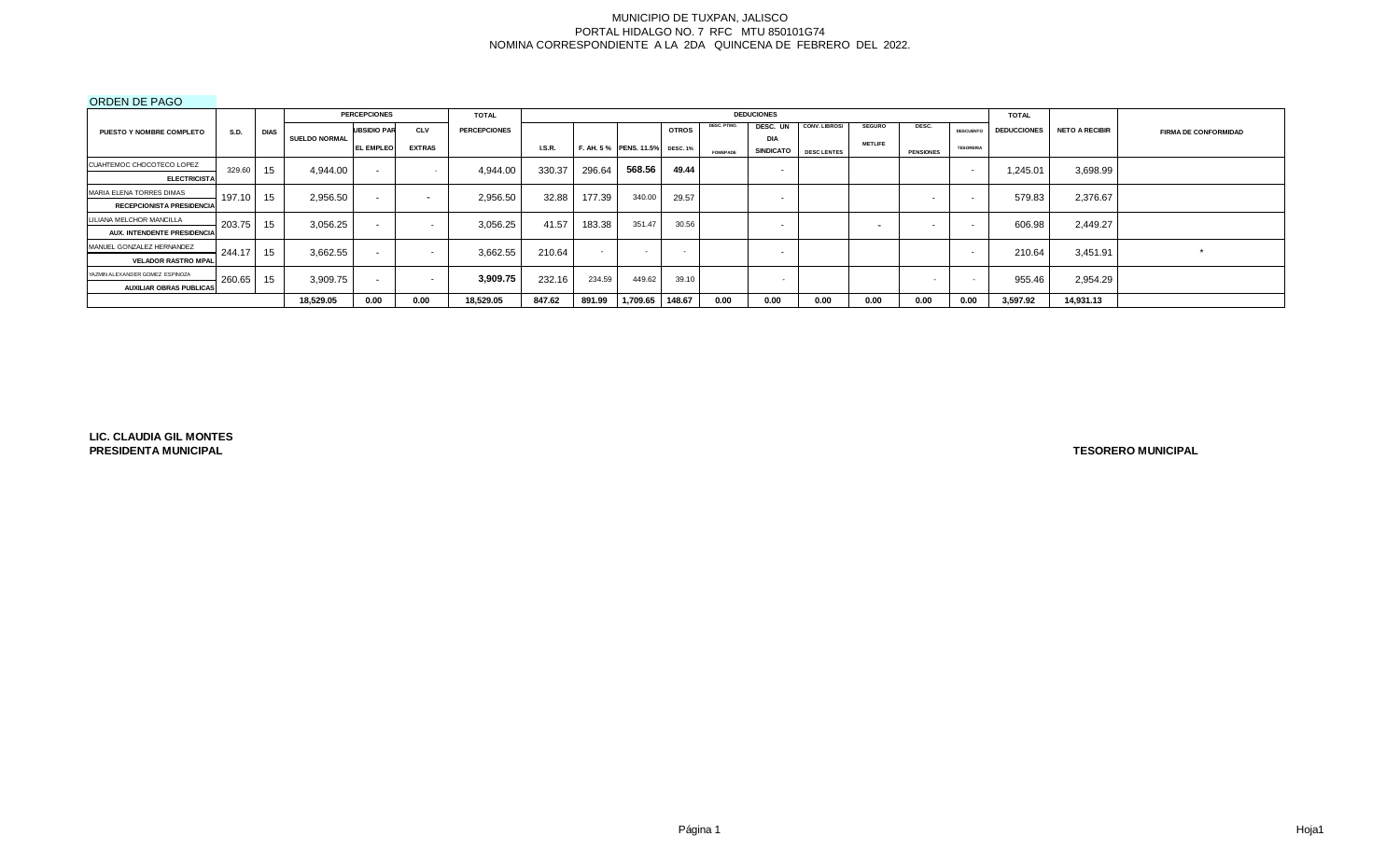# ORDEN DE PAGO

|                                                                       |             |             |                      | <b>PERCEPCIONES</b> |                          | <b>TOTAL</b>        |                                         |        |                        |                 |                 | <b>DEDUCIONES</b>        |                          |                          |                          |                          | <b>TOTAL</b>       |                       |                             |
|-----------------------------------------------------------------------|-------------|-------------|----------------------|---------------------|--------------------------|---------------------|-----------------------------------------|--------|------------------------|-----------------|-----------------|--------------------------|--------------------------|--------------------------|--------------------------|--------------------------|--------------------|-----------------------|-----------------------------|
| <b>PUESTO Y NOMBRE COMPLETO</b>                                       | <b>S.D.</b> | <b>DIAS</b> |                      | <b>UBSIDIO PAR</b>  | <b>CLV</b>               | <b>PERCEPCIONES</b> |                                         |        |                        | <b>OTROS</b>    | DESC. PTMO.     | DESC. UN                 | CONV. LIBROS/            | <b>SEGURO</b>            | DESC.                    | <b>DESCUENTO</b>         | <b>DEDUCCIONES</b> | <b>NETO A RECIBIR</b> | <b>FIRMA DE CONFORMIDAD</b> |
|                                                                       |             |             | <b>SUELDO NORMAL</b> | <b>EL EMPLEO</b>    | <b>EXTRAS</b>            |                     | LS.R.                                   |        | F. AH. 5 % PENS. 11.5% | <b>DESC. 1%</b> | <b>FOMEPADE</b> | DIA<br>SINDICATO         | <b>DESC LENTES</b>       | <b>METLIFE</b>           | <b>PENSIONES</b>         | <b>TESORERIA</b>         |                    |                       |                             |
| MA DEL CARMEN DIMAS FABIAN                                            |             |             |                      |                     |                          |                     |                                         |        |                        |                 |                 |                          |                          |                          |                          |                          |                    |                       |                             |
| AUX. DE PROMOCION ECONOMICA                                           | 231.98      | 15          | 3,479.70             | $\sim$              | $\sim$                   | 3,479.70            | 94.64                                   | 208.78 | 400.17                 | 34.80           |                 | $\sim$                   |                          | 323.70                   | 1,448.00                 |                          | 2,510.08           | 969.62                |                             |
| RUBEN FABIAN ISABELES                                                 |             |             |                      |                     |                          |                     |                                         |        |                        |                 |                 |                          |                          |                          |                          |                          |                    |                       |                             |
| <b>JARDINERO</b>                                                      | 164.98      | 15          | 2,474.70             | 16.16               | $\sim$                   | 2,490.86            |                                         | 148.48 | 284.59                 | 24.75           | $\sim$          | $\overline{\phantom{a}}$ |                          |                          |                          | $\overline{\phantom{a}}$ | 457.82             | 2,033.04              |                             |
| JUAN PABLO MARTINEZ VAZQUEZ                                           |             |             |                      |                     |                          |                     |                                         |        |                        |                 |                 |                          |                          |                          |                          |                          |                    |                       |                             |
| <b>AUX. PLANEACION</b>                                                | 227.44      | 15          | 3.411.60             | $\sim$              |                          | 3.411.60            | 88.72                                   |        |                        | 34.12           | $\sim$          |                          |                          |                          |                          |                          | 122.84             | 3,288.76              |                             |
| <b>JUAN HUMBERTO MUNGUIA DIAZ</b>                                     | 457.14      | 15          | 6,857.10             | $\sim$              | $\overline{\phantom{a}}$ | 6,857.10            | 602.86                                  |        |                        |                 |                 |                          |                          |                          |                          | $\overline{\phantom{a}}$ | 602.86             | 6,254.24              |                             |
| JEFE DPTO. PATRIMONIC                                                 |             |             |                      |                     |                          |                     |                                         |        |                        |                 |                 |                          |                          |                          |                          |                          |                    |                       |                             |
| JUAN VAZQUEZ PALOMINO                                                 | 170.70      | 15          | 2,560.50             | 10.67               |                          | 2,571.17            |                                         | 153.63 | 294.46                 | 25.61           |                 | $\overline{\phantom{a}}$ |                          |                          |                          | $\sim$                   | 473.69             | 2,097.48              |                             |
| <b>ENC. EQUIPO DE BOMBEO</b>                                          |             |             |                      |                     |                          |                     |                                         |        |                        |                 |                 |                          |                          |                          |                          |                          |                    |                       |                             |
| MARGARITA GARCIA VACA                                                 | 655.97      | 15          | 9,839.55             | $\sim$              | $\sim$                   | 9,839.55            | 1,112.50                                | $\sim$ |                        | $\sim$          |                 | $\sim$                   |                          |                          | $\overline{\phantom{a}}$ | $\sim$                   | 1,112.50           | 8,727.05              |                             |
| <b>ASESOR DE PRESIDENCIA</b>                                          |             |             |                      |                     |                          |                     |                                         |        |                        |                 |                 |                          |                          |                          |                          |                          |                    |                       |                             |
| JOSE LUIS CASILLA NUÑEZ                                               | 913.52      | 15          | 13,702.80            | $\sim$              | $\sim$                   | 13,702.80           | 1,779.33                                |        |                        |                 | $\sim$          |                          | $\overline{\phantom{a}}$ |                          |                          |                          | 1,779.33           | 11,923.47             |                             |
| <b>DIR. SERV MUNICIPALES</b>                                          |             |             |                      |                     |                          |                     |                                         |        |                        |                 |                 |                          |                          |                          |                          |                          |                    |                       |                             |
| VICTOR MORAN MEZA                                                     | 164.61      | 15          | 2,469.15             | 16.52               | $\sim$                   | 2,485.67            | $\sim$                                  | 148.15 | 283.95                 | 24.69           |                 |                          |                          |                          |                          |                          | 456.79             | 2,028.88              |                             |
| <b>VELARDO AUDITORIO MPAL</b>                                         |             |             |                      |                     |                          |                     |                                         |        |                        |                 |                 |                          |                          |                          |                          |                          |                    |                       |                             |
| LUCERO JAZMIN LLAMAS OCHOA                                            | 138.07      | 15          | 2,071.05             | 70.41               |                          | 2.141.46            |                                         |        |                        |                 |                 |                          |                          |                          |                          | $\overline{\phantom{0}}$ |                    | 2,141.46              |                             |
| FONTANERO DELEGACION HIGUERA                                          |             |             |                      |                     |                          |                     |                                         |        |                        |                 |                 |                          |                          |                          |                          |                          |                    |                       |                             |
| MA. DEL ROSARIO LOPEZ GARCIA                                          | 457.14      | 15          | 6.857.10             | $\sim$              |                          | 6,857.10            | 602.86                                  |        |                        |                 | $\sim$          |                          |                          |                          |                          |                          | 602.86             | 6,254.24              |                             |
| JEFE DEL DPTO. ADULTOS MAYORES                                        |             |             |                      |                     |                          |                     |                                         |        |                        |                 |                 |                          |                          |                          |                          |                          |                    |                       |                             |
| VERONICA ALEJANDRA VELAZQUEZ CORTES<br><b>AUX. PADRON Y LICENCIAS</b> | 227.48      | 15          | 3,412.20             | $\sim$              | $\sim$                   | 3,412.20            | 88.77                                   | 204.73 | 392.40                 | 34.12           |                 | $\sim$                   |                          | $\overline{\phantom{0}}$ | $\overline{\phantom{a}}$ | $\sim$                   | 720.03             | 2,692.17              |                             |
| JUAN CARLOS CHAVEZ FLORES                                             |             |             |                      |                     |                          |                     |                                         |        |                        |                 |                 |                          |                          |                          |                          |                          |                    |                       |                             |
| <b>AGUA POTABLE</b>                                                   | 208.20      | 15          | 3,123.00             | $\sim$              |                          | 3,123.00            | 63.60                                   | 187.38 | 359.15                 | 31.23           |                 | $\sim$                   |                          |                          |                          | $\overline{\phantom{0}}$ | 641.36             | 2,481.65              | $\star$                     |
|                                                                       |             |             | 60.258.45            | 113.76              | 0.00                     | 60,372.21           | 4,433.28   1,051.16   2,014.71   209.31 |        |                        |                 | 0.00            | 0.00                     | 0.00                     | 323.70                   | 1,448.00                 | 0.00                     | 9,480.16           | 50,892.05             |                             |

**LIC. CLAUDIA GIL MONTES PRESIDENTA MUNICIPAL**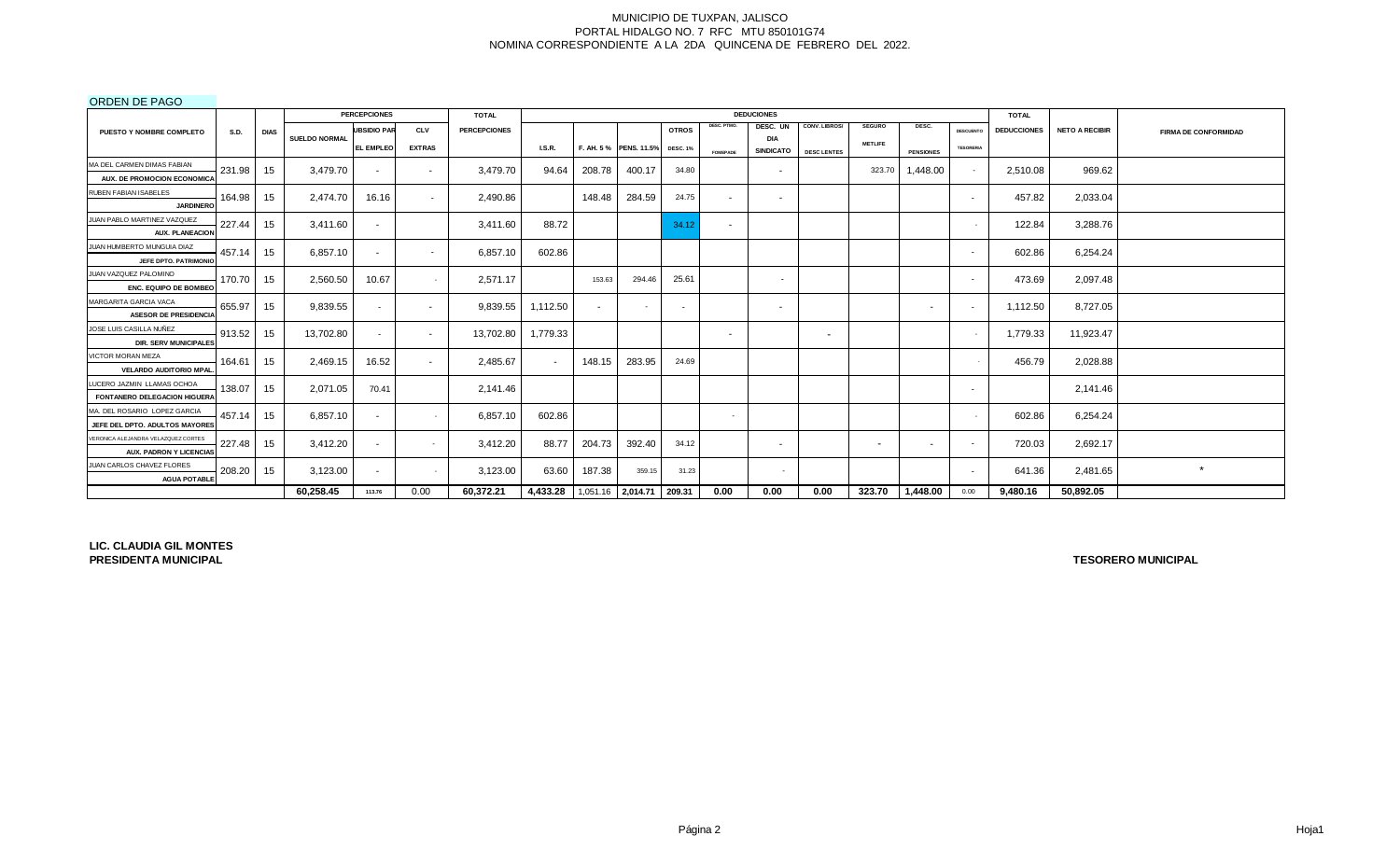# ORDEN DE PAGO

|                                   |        |             |                      | <b>PERCEPCIONES</b> |               | <b>TOTAL</b>        |               |        |                                   |                          |                 | <b>DEDUCIONES</b>       |                   |                          |                  |                          | <b>TOTAL</b>       |                       |                             |
|-----------------------------------|--------|-------------|----------------------|---------------------|---------------|---------------------|---------------|--------|-----------------------------------|--------------------------|-----------------|-------------------------|-------------------|--------------------------|------------------|--------------------------|--------------------|-----------------------|-----------------------------|
| <b>PUESTO Y NOMBRE COMPLETO</b>   | S.D.   | <b>DIAS</b> |                      | <b>UBSIDIO PAR</b>  | <b>CLV</b>    | <b>PERCEPCIONES</b> |               |        |                                   | <b>OTROS</b>             | DESC. PTMO.     | DESC. UN                | CONV. LIBROS/     | <b>SEGURO</b>            | DESC.            | <b>DESCUENTO</b>         | <b>DEDUCCIONES</b> | <b>NETO A RECIBIR</b> | <b>FIRMA DE CONFORMIDAD</b> |
|                                   |        |             | <b>SUELDO NORMAL</b> | <b>EL EMPLEO</b>    | <b>EXTRAS</b> |                     | <b>I.S.R.</b> |        | F. AH. 5 % PENS. 11.5% CUOTA SIND | $1\%$                    | <b>FOMEPADE</b> | DIA<br><b>SINDICATO</b> | <b>DESCLENTES</b> | <b>METLIFE</b>           | <b>PENSIONES</b> | <b>TESORERIA</b>         |                    |                       |                             |
| MARIA GARCIA ALVAREZ              | 139.03 | 15          | 2,085.45             | 69.49               | $\sim$        | 2,154.94            |               |        |                                   |                          |                 |                         |                   |                          |                  | $\sim$                   |                    | 2,154.94              | $***$                       |
| <b>AUX. INTENDENCIA</b>           |        |             |                      |                     |               |                     |               |        |                                   |                          |                 |                         |                   |                          |                  |                          |                    |                       |                             |
| MARIA DEL CARMEN RAMIREZ VELASCO  | 116.78 | 15          | 1,751.70             | 90.85               |               | 1,842.55            |               | 105.10 | 201.45                            | 17.52                    |                 | $\sim$                  |                   | $\overline{\phantom{a}}$ |                  | $\sim$                   | 324.06             | 1,518.49              |                             |
| <b>MECANOGRAFA BUEN PAIS</b>      |        |             |                      |                     |               |                     |               |        |                                   |                          |                 |                         |                   |                          |                  |                          |                    |                       |                             |
| SALVADOR MURGUIA CHAVEZ           | 164.93 | 15          | 2,473.95             | 16.21               |               | 2,490.16            |               |        |                                   |                          |                 |                         |                   |                          |                  | $\sim$                   |                    | 2,490.16              |                             |
| PARQUES Y JARDINES                |        |             |                      |                     |               |                     |               |        |                                   |                          |                 |                         |                   |                          |                  |                          |                    |                       |                             |
| CARLOS ENRIQUE SILVA CASTILLO     | 231.72 | 15          | 3,475.80             | $\sim$              |               | 3,475.80            | 94.30         |        |                                   | $\overline{\phantom{a}}$ | $\sim$          | $\sim$                  |                   |                          |                  | $\sim$                   | 94.30              | 3,381.50              |                             |
| <b>MECANICO</b>                   |        |             |                      |                     |               |                     |               |        |                                   |                          |                 |                         |                   |                          |                  |                          |                    |                       |                             |
| NANCY ESTHER MARTINEZ MARTINEZ    | 234.33 | 15          | 3,514.95             | $\sim$              |               | 3,514.95            | 111.89        |        |                                   | 34.13                    |                 |                         |                   |                          |                  | $\sim$                   | 146.02             | 3,368.93              |                             |
| <b>SECRETARIA</b>                 |        |             |                      |                     |               |                     |               |        |                                   |                          |                 |                         |                   |                          |                  |                          |                    |                       |                             |
| ABRAHAM HUMBERTO VAZQUEZ VALENCIA | 216.85 | 15          | 3,252.75             | $\sim$              | $\sim$        | 3,252.75            | 74.89         |        |                                   |                          |                 |                         |                   |                          |                  | $\sim$                   | 74.89              | 3,177.86              |                             |
| <b>CHOFER</b>                     |        |             |                      |                     |               |                     |               |        |                                   |                          |                 |                         |                   |                          |                  |                          |                    |                       |                             |
| DAVID ALEJANDRO GIL MUNGUIA       | 150.46 | 15          | 2,256.90             | 44.59               |               | 2,301.49            | $\sim$        |        |                                   |                          |                 |                         |                   |                          |                  | $\overline{\phantom{0}}$ |                    | 2,301.49              |                             |
| AUXILIAR IMA.                     |        |             |                      |                     |               |                     |               |        |                                   |                          |                 |                         |                   |                          |                  |                          |                    |                       |                             |
| SERGIO SALDAÑA GOMEZ              | 130.34 | 15          | 1,955.10             | 77.83               | $\sim$        | 2,032.93            | $\sim$        |        |                                   |                          |                 |                         |                   |                          |                  | $\overline{\phantom{0}}$ | $\sim$             | 2,032.93              |                             |
| <b>JARDINERO</b>                  |        |             |                      |                     |               |                     |               |        |                                   |                          |                 |                         |                   |                          |                  |                          |                    |                       |                             |
| JOSE FIDENCIO DEL TORO BARAJAS    | 457.14 | 15          | 6,857.10             |                     | $\sim$        | 6,857.10            | 602.86        |        |                                   |                          |                 |                         |                   |                          |                  | $\sim$                   | 602.86             | 6,254.24              |                             |
| JEFE SALUD Y BIENESTAR FAM        |        |             |                      |                     |               |                     |               |        |                                   |                          |                 |                         |                   |                          |                  |                          |                    |                       |                             |
|                                   |        |             | 27,623.70            | 298.97              | 0.00          | 27,922.67           | 883.94        | 105.10 | 201.45                            | 51.65                    | 0.00            | 0.00                    |                   |                          | 0.00             | 0.00                     | 1,242.13           | 26,680.54             |                             |

**LIC. CLAUDIA GIL MONTES PRESIDENTA MUNICIPAL**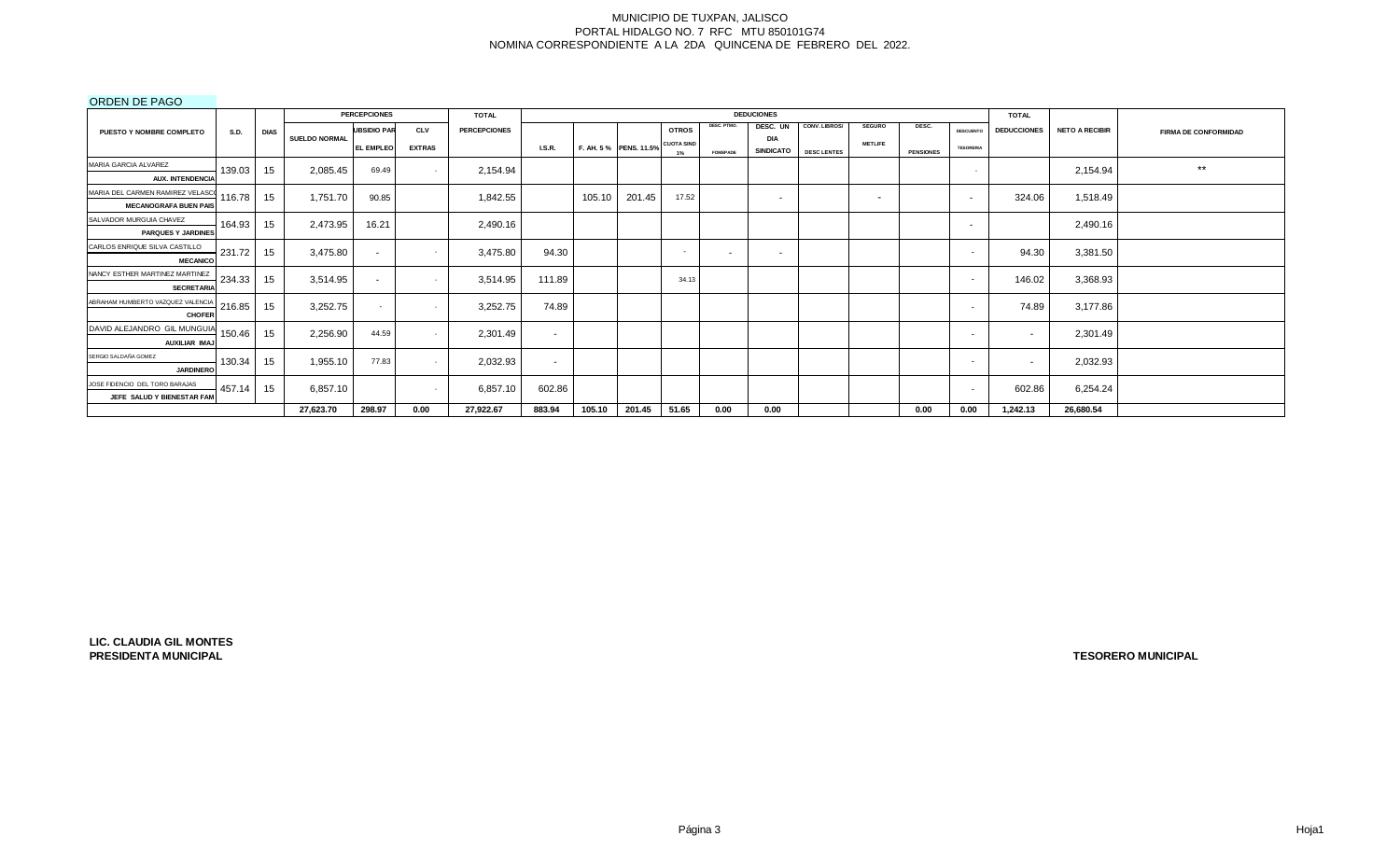ORDEN DE PAGO

|                                                             |             |             |                      | <b>PERCEPCIONES</b> |               | <b>TOTAL</b>        |          |          |                       |                   |                 | <b>DEDUCIONES</b>              |                    |                          |                  |                          | <b>TOTAL</b>       |                       |                             |
|-------------------------------------------------------------|-------------|-------------|----------------------|---------------------|---------------|---------------------|----------|----------|-----------------------|-------------------|-----------------|--------------------------------|--------------------|--------------------------|------------------|--------------------------|--------------------|-----------------------|-----------------------------|
| PUESTO Y NOMBRE COMPLETO                                    | <b>S.D.</b> | <b>DIAS</b> |                      | <b>JBSIDIO PAR</b>  | <b>CLV</b>    | <b>PERCEPCIONES</b> |          |          |                       | <b>OTROS</b>      | DESC. PTMO.     | DESC. UN                       | CONV. LIBROS/      | <b>SEGURO</b>            | DESC.            | <b>DESCUENTO</b>         | <b>DEDUCCIONES</b> | <b>NETO A RECIBIR</b> | <b>FIRMA DE CONFORMIDAD</b> |
|                                                             |             |             | <b>SUELDO NORMAL</b> | <b>EL EMPLEO</b>    | <b>EXTRAS</b> |                     | LS.R.    |          | F. AH. 5% PENS. 11.5% | <b>CUOTA SIND</b> | <b>FOMEPADE</b> | <b>DIA</b><br><b>SINDICATO</b> | <b>DESC LENTES</b> | <b>METLIFE</b>           | <b>PENSIONES</b> | <b>TESORERIA</b>         |                    |                       |                             |
| JORGE ENRIQUE GARCIA PALACIOS                               |             |             |                      |                     |               |                     |          |          |                       | $1\%$             |                 |                                |                    |                          |                  |                          |                    |                       |                             |
| SUB-DIRECTOR OBRAS PUBLICAS                                 | 457.14      | 15          | 6,857.10             |                     |               | 6,857.10            | 602.86   | $\sim$   |                       |                   |                 |                                | $\sim$             |                          |                  | $\sim$                   | 602.86             | 6,254.24              |                             |
| ERNESTO CHAVEZ VAZQUEZ                                      | 123.60      | 15          | 1,854.00             | 81.43               | $\sim$        | 1,935.43            |          |          |                       |                   |                 |                                |                    |                          |                  | $\overline{\phantom{a}}$ |                    | 1,935.43              |                             |
| <b>JARDINERO</b>                                            |             |             |                      |                     |               |                     |          |          |                       |                   |                 |                                |                    |                          |                  |                          |                    |                       |                             |
| MUNGUIA ROLON GLENDA                                        | 169.42      | 15          | 2,541.30             | 11.90               | $\sim$        | 2,553.20            |          | 152.48   | 292.25                | 25.41             |                 | $\sim$                         |                    | 150.02                   | $\sim$           | $\sim$                   | 620.16             | 1,933.04              |                             |
| <b>INTENDENTE</b>                                           |             |             |                      |                     |               |                     |          |          |                       |                   |                 |                                |                    |                          |                  |                          |                    |                       |                             |
| MALLELY GISSELL GONZALEZ DE LA M<br><b>MEDICO MUNICIPAL</b> | 390.15      | 15          | 5,852.25             | $\sim$              | 7,897.32      | 13,749.57           | 453.61   |          |                       |                   |                 |                                |                    |                          |                  | $\sim$                   | 453.61             | 13,295.96             | $***$                       |
| CEBALLOS NUÑEZ MAYRA GRISELDA                               | 329.61      | 15          | 4,944.15             | $\sim$              |               | 4,944.15            | 330.39   | 296.65   | 568.58                | 49.44             |                 | $\sim$                         |                    |                          | $\sim$           | $\overline{\phantom{a}}$ | 1,245.06           | 3,699.09              |                             |
| <b>SECRETARIA</b>                                           |             |             |                      |                     |               |                     |          |          |                       |                   |                 |                                |                    |                          |                  |                          |                    |                       |                             |
| FRANCISCO JAVIER SANCHEZ GOMEZ<br><b>CULTURA</b>            | 434.42      | 15          | 6,516.30             | $\sim$              | $\sim$        | 6,516.30            | 547.00   | 390.98   | 749.37                | 65.16             |                 |                                |                    |                          | 891.00           |                          | 2,643.52           | 3,872.78              |                             |
| IVAN GUERRERO ALCARAZ                                       | 260.65      | 15          | 3,909.75             | $\sim$              | $\sim$        | 3,909.75            | 232.16   |          |                       |                   |                 |                                |                    |                          |                  | $\overline{\phantom{a}}$ | 232.16             | 3,677.59              |                             |
| AUX. DE ALUMBRADO PUBLICO                                   |             |             |                      |                     |               |                     |          |          |                       |                   |                 |                                |                    |                          |                  |                          |                    |                       |                             |
| BEATRIZ ADRIANA SILVA FLORES<br>SECRETARIA PARQUE VEHICULAR | 139.03      | 15          | 2,085.45             | 69.49               |               | 2,154.94            | $\sim$   |          |                       |                   |                 |                                |                    |                          |                  | $\overline{a}$           | $\sim$             | 2,154.94              |                             |
| OSCAR CORONA MACIAS                                         |             |             |                      |                     |               |                     |          |          |                       |                   |                 |                                |                    |                          |                  |                          |                    |                       |                             |
| JEFE DE MAQUINARIA                                          | 457.14      | $\vert$ 15  | 6,857.10             | $\sim$              | $\sim$        | 6,857.10            | 602.86   |          |                       |                   |                 | $\sim$                         |                    |                          |                  |                          | 602.86             | 6,254.24              |                             |
| RUTH CONCEPCION CAMPOS SILVA                                | 164.49      | 15          | 2,467.35             | 16.63               | $\sim$        | 2,483.98            |          | 148.04   | 283.75                | 24.67             |                 | $\overline{\phantom{a}}$       |                    |                          | 740.00           |                          | 1,196.46           | 1,287.52              |                             |
| <b>AUXILIAR INTENDENTE</b>                                  |             |             |                      |                     |               |                     |          |          |                       |                   |                 |                                |                    |                          |                  |                          |                    |                       |                             |
| MARTIN RIOS JIMENEZ                                         | 182.45      | 15          | 2,736.75             | $\sim$              | $\sim$        | 2,736.75            | 13.76    | 164.21   | 314.73                | 27.37             |                 | $\sim$                         |                    |                          | $\sim$           | $\overline{\phantom{a}}$ | 520.06             | 2,216.69              |                             |
| AUXILIAR DE ALCANTARILLADO<br>ANAEL MUNGUIA CHAVEZ          |             |             |                      |                     |               |                     |          |          |                       |                   |                 |                                |                    |                          |                  |                          |                    |                       |                             |
| <b>AUX, DE SISTEMAS</b>                                     | 252.58      | 15          | 3,788.70             | $\sim$              | 947.18        | 4,735.88            | 221.62   | 227.32   | 435.70                | 37.89             |                 |                                |                    | $\overline{\phantom{0}}$ |                  | $\overline{\phantom{0}}$ | 922.53             | 3,813.35              | $***$                       |
| DIAZ MENDOZA DIONICIO ALBERTO<br><b>AUX. COM. SOCIAL</b>    | 235.65      | 15          | 3,534.75             | $\sim$              | 3,225.00      | 6,759.75            | 113.62   | 212.09   | 406.50                | 35.35             | $\sim$          |                                |                    | $\sim$                   | 866.00           |                          | 1,633.55           | 5,126.20              |                             |
| IVON RUIZ MALDONADO<br>CAJERA                               | 257.97      | 15          | 3,869.55             | $\sim$              | $\sim$        | 3,869.55            | 228.66   |          |                       |                   |                 |                                |                    |                          |                  | $\overline{\phantom{a}}$ | 228.66             | 3,640.89              |                             |
| <b>TOTAL</b>                                                |             |             | 57,814.50            | 179.45              | 12,069.50     | 70,063.45           | 3,346.54 | 1,591.76 | 3,050.87              | 265.29            |                 |                                |                    | 150.02                   | 2,497.00         |                          | 10,901.48          | 59,161.96             |                             |

**LIC. CLAUDIA GIL MONTES PRESIDENTA MUNICIPAL**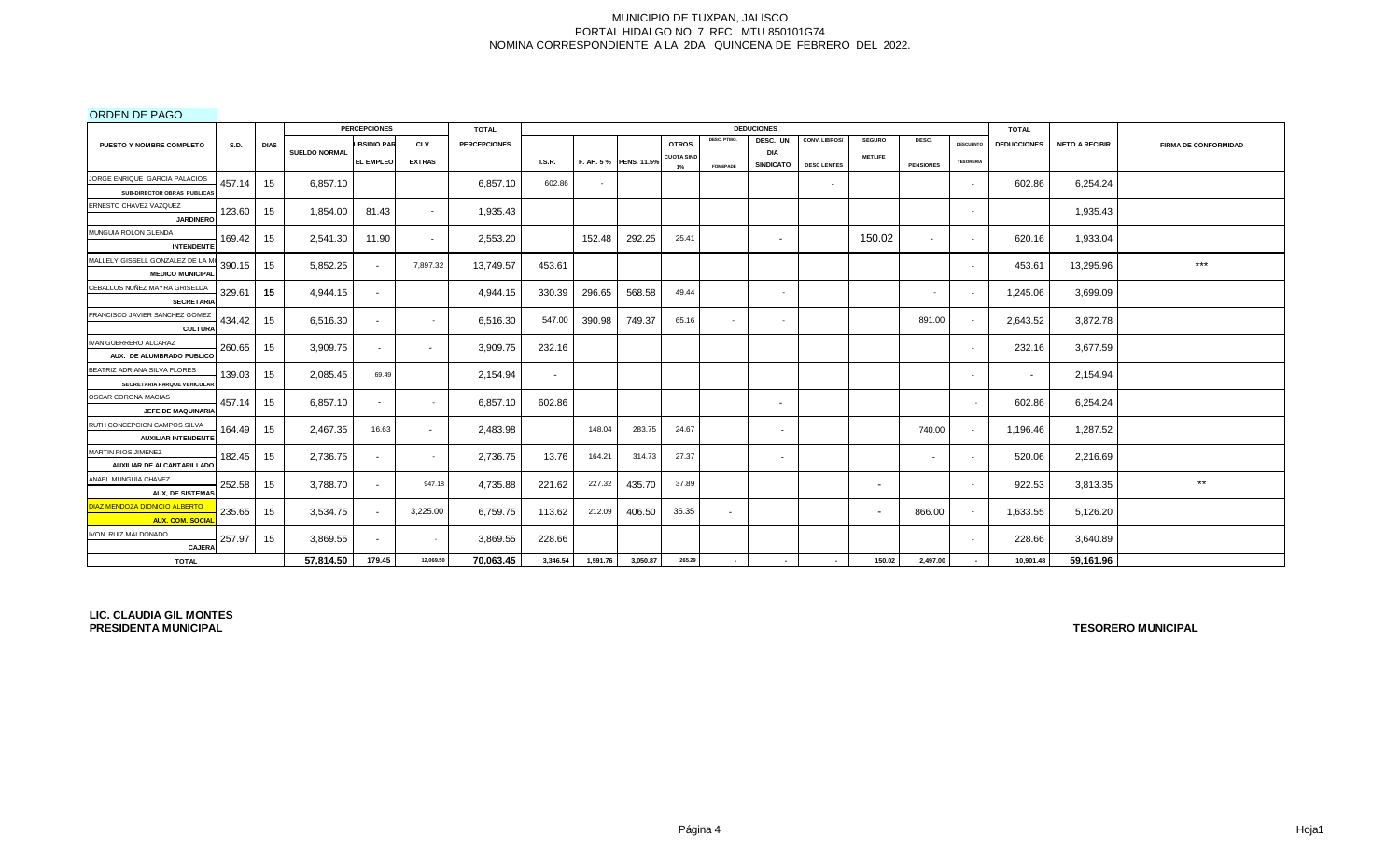# ORDEN DE PAGO

|                                                                       |             |             |                      | <b>PERCEPCIONES</b>      |                          | <b>TOTAL</b>        |                          |          |                       |                   |                 | <b>DEDUCIONES</b>        |                    |                          |                  |                          | <b>TOTAL</b>       |                       |                             |
|-----------------------------------------------------------------------|-------------|-------------|----------------------|--------------------------|--------------------------|---------------------|--------------------------|----------|-----------------------|-------------------|-----------------|--------------------------|--------------------|--------------------------|------------------|--------------------------|--------------------|-----------------------|-----------------------------|
| <b>PUESTO Y NOMBRE COMPLETO</b>                                       | <b>S.D.</b> | <b>DIAS</b> |                      | <b>UBSIDIO PAR</b>       | <b>CLV</b>               | <b>PERCEPCIONES</b> |                          |          |                       | <b>OTROS</b>      | DESC. PTMO.     | <b>DESC. UN DIA</b>      | CONV. LIBROS/      | <b>SEGURO</b>            | DESC.            | <b>DESCUENTO</b>         | <b>DEDUCCIONES</b> | <b>NETO A RECIBIR</b> | <b>FIRMA DE CONFORMIDAD</b> |
|                                                                       |             |             | <b>SUELDO NORMAL</b> | <b>EL EMPLEO</b>         | <b>EXTRAS</b>            |                     | <b>I.S.R.</b>            |          | F. AH. 5% PENS. 11.5% | <b>CUOTA SIND</b> | <b>FOMEPADE</b> | <b>SINDICATO</b>         | <b>DESC LENTES</b> | <b>METLIFE</b>           | <b>PENSIONES</b> | <b>TESORERIA</b>         |                    |                       |                             |
| ISRAEL MARTINEZ SOLANO<br>JEFE DE EDUCACION                           | 457.14      | 15          | 6,857.10             | $\sim$                   |                          | 6,857.10            | 602.86                   |          |                       |                   |                 |                          |                    |                          |                  | $\overline{\phantom{a}}$ | 602.86             | 6,254.24              |                             |
| EVERARDO GONZALEZ FLORES<br><b>CHOFER</b>                             | 341.99      | 15          | 5,129.85             |                          | 683.98                   | 5,813.83            | 354.15                   | 307.79   | 589.93                | 51.30             |                 | $\overline{\phantom{a}}$ |                    | $\overline{\phantom{0}}$ | 455.54           |                          | 1,758.71           | 4,055.12              | ***                         |
| SAMUEL GUZMAN FLORES<br>AUX. ENC. EQ. BOMBEO SN JUAN ESPANATIC/       | 194.65      | 15          | 2,919.75             | $\overline{\phantom{a}}$ | $\sim$                   | 2.919.75            | 29.68                    |          |                       |                   |                 |                          |                    |                          |                  |                          | 29.68              | 2,890.07              |                             |
| MARIA JUDITH VARGAS MARTINEZ                                          | 81.40       | 15          | 1,221.00             | 136.84                   |                          | 1,357.84            | $\sim$                   |          |                       |                   |                 |                          |                    |                          |                  | $\overline{\phantom{a}}$ |                    | 1,357.84              |                             |
| <b>ITENDENTE J. DE NIÑOS JEAN PIAGET</b>                              |             |             |                      |                          |                          |                     |                          |          |                       |                   |                 |                          |                    |                          |                  |                          |                    |                       |                             |
| <b>GRACIELA PADILLA LARIOS</b><br>AUX, INTENDENTE SAN JUAN ESPANATICA | 64.90       | $\mathbf 0$ | $\sim$               | $\overline{\phantom{a}}$ |                          | $\overline{a}$      | $\overline{\phantom{a}}$ |          |                       |                   |                 |                          |                    |                          |                  |                          |                    | $\sim$                |                             |
| LUZ ROXANA BAUTISTA MARTINEZ                                          | 260.65      | 15          | 3,909.75             | $\overline{\phantom{a}}$ | $\overline{\phantom{a}}$ | 3,909.75            | 232.16                   | 234.59   | 449.62                | 39.10             |                 | $\sim$                   |                    |                          | 1,898.00         |                          | 2,853.46           | 1,056.29              |                             |
| <b>OFICIALIA MAYOR</b>                                                |             |             |                      |                          |                          |                     |                          |          |                       |                   |                 |                          |                    |                          |                  |                          |                    |                       |                             |
| JOSE DE JESUS MELCHOR CISNEROS<br><b>JARDINERO</b>                    | 228.80      | 15          | 3,432.00             | $\overline{\phantom{a}}$ | 171.60                   | 3,603.60            | 90.49                    | 205.92   | 394.68                | 34.32             |                 | $\sim$                   |                    |                          | 538.01           |                          | 1,263.42           | 2,340.18              | $\star$                     |
| MAYRA MARITZA AYALA ARCEO<br>JEFE PARTICIPACION CIUDADANA             | 457.14      | 15          | 6,857.10             | $\sim$                   |                          | 6,857.10            | 602.86                   |          |                       |                   |                 |                          | $\sim$             |                          |                  |                          | 602.86             | 6,254.24              |                             |
| BARAJAS MONTAÑO ALEJANDRO<br>AUX. SECRETARIO GENERAL                  | 482.38      | 15          | 7,235.70             | $\sim$                   | $\sim$                   | 7,235.70            | 667.55                   | 434.14   | 832.11                | 72.36             |                 | $\sim$                   |                    |                          | 1,209.94         |                          | 3,216.09           | 4,019.61              | $***$                       |
| MARIA DE LOURDES ISABELES OSORI<br><b>JEFE EGRESOS</b>                | 457.14      | 15          | 6,857.10             | $\overline{a}$           | $\sim$                   | 6,857.10            | 602.86                   |          |                       |                   |                 | . .                      |                    |                          |                  |                          | 602.86             | 6,254.24              |                             |
| MATEO GARCIA VAZQUEZ<br><b>AUX. INTENDENTE</b>                        | 116.71      | 15          | 1,750.65             | 90.92                    | $\sim$                   | 1,841.57            | $\sim$                   |          |                       | 17.51             |                 |                          |                    |                          |                  |                          | 17.51              | 1,824.06              |                             |
| ROSA ELENA GONZALEZ GARCIA<br>AUX. INTENDENTE MERCADO MPAL            | 170.32      | 15          | 2,554.80             | 11.04                    | $\sim$                   | 2,565.84            |                          | 153.29   | 293.80                | 25.55             | $\sim$          |                          |                    | $\overline{\phantom{a}}$ | 1,095.00         |                          | 1,567.64           | 998.20                |                             |
| FELIPE TORRES FLORES<br><b>CHOFER DE LA PIPA</b>                      | 234.58      | 15          | 3,518.70             | $\sim$                   | $\sim$                   | 3,518.70            | 112.22                   | 211.12   | 404.65                | 35.19             |                 | . .                      |                    |                          | 1,465.00         |                          | 2,228.18           | 1,290.52              |                             |
| <b>TOTAL</b>                                                          |             |             | 52,243.50            | 238.80                   | 855.58                   | 53,337.88           | 3,294.83                 | 1,546.85 | 2,964.79              | 275.31            |                 |                          |                    |                          | 6,661.49         |                          | 14,743.27          | 38,594.61             |                             |

**LIC. CLAUDIA GIL MONTES PRESIDENTA MUNICIPAL**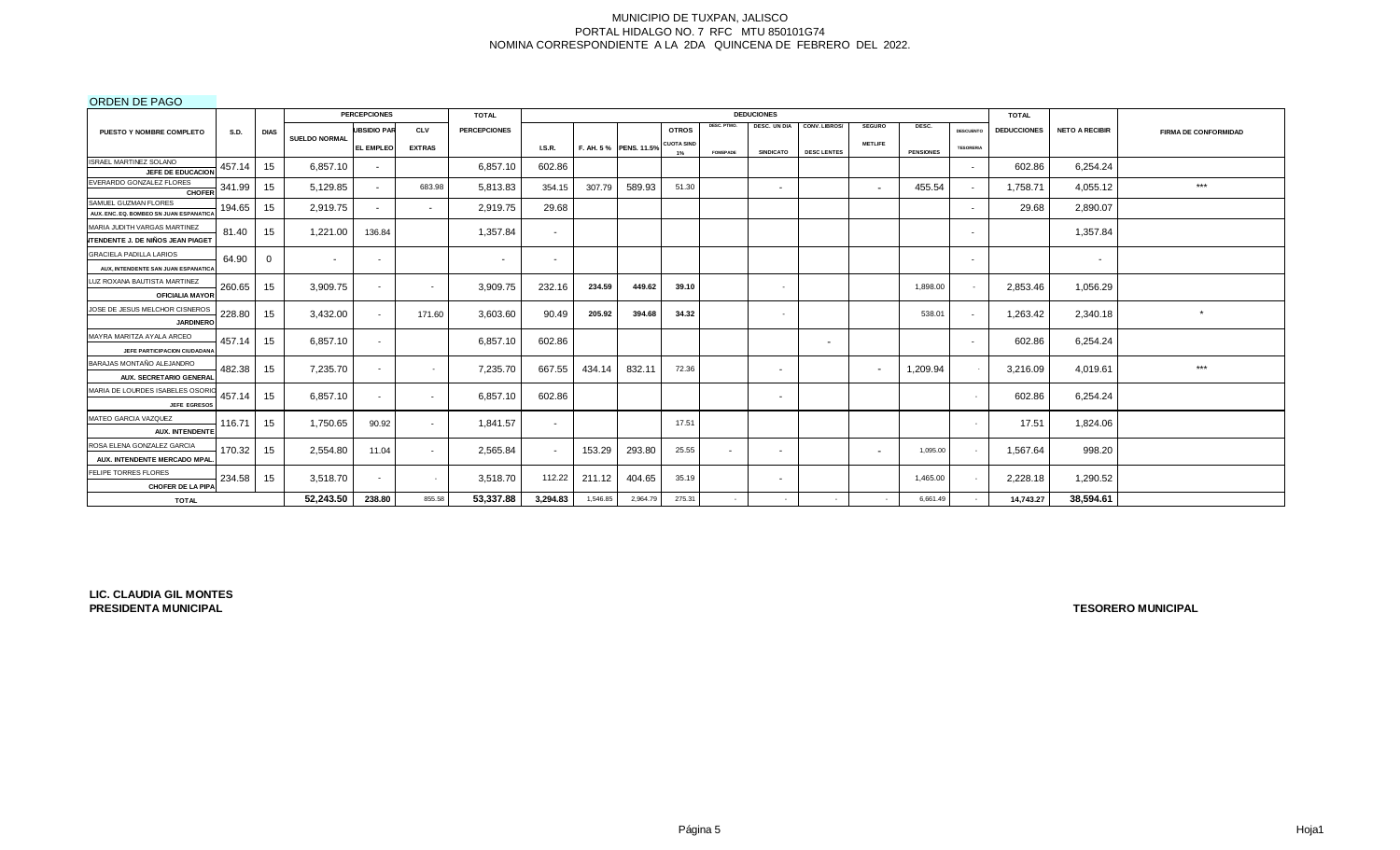# ORDEN DE PAGO

|                                                                  |             |                |                      | <b>PERCEPCIONES</b> |               | <b>TOTAL</b>        |          |           |                          |                 |                 | <b>DEDUCIONES</b>      |                    |                |                  |                          | <b>TOTAL</b>       |                       |                             |
|------------------------------------------------------------------|-------------|----------------|----------------------|---------------------|---------------|---------------------|----------|-----------|--------------------------|-----------------|-----------------|------------------------|--------------------|----------------|------------------|--------------------------|--------------------|-----------------------|-----------------------------|
| PUESTO Y NOMBRE COMPLETO                                         | <b>S.D.</b> | <b>DIAS</b>    | <b>SUELDO NORMAL</b> | <b>UBSIDIO PAR</b>  | <b>CLV</b>    | <b>PERCEPCIONES</b> |          |           | <b>PENS. 11.5%</b>       | <b>OTROS</b>    | DESC. PTMO.     | DESC. UN<br><b>DIA</b> | CONV. LIBROS/      | <b>SEGURO</b>  | DESC.            | <b>DESCUENTO</b>         | <b>DEDUCCIONES</b> | <b>NETO A RECIBIR</b> | <b>FIRMA DE CONFORMIDAD</b> |
|                                                                  |             |                |                      | <b>EL EMPLEO</b>    | <b>EXTRAS</b> |                     | I.S.R.   | F. AH. 5% |                          | <b>DESC. 2%</b> | <b>FOMEPADE</b> | <b>SINDICATO</b>       | <b>DESC LENTES</b> | <b>METLIFE</b> | <b>PENSIONES</b> | <b>TESORERIA</b>         |                    |                       |                             |
|                                                                  | 457.14      | $\Omega$       |                      | $\sim$              |               | $\sim$              |          | $\sim$    |                          |                 |                 |                        |                    |                |                  | $\sim$                   | $\sim$             | $\sim$                |                             |
| <b>EDPTO. BIENESTAR DE LOS JOVENES</b>                           |             |                |                      |                     |               |                     |          |           |                          |                 |                 |                        |                    |                |                  |                          |                    |                       |                             |
| LILIA JUDITH GODINEZ VAZQUEZ<br>JEFE DPTO. BIENESTAR DE LA MUJER | 457.14      | 15             | 6,857.10             | $\sim$              | $\sim$        | 6,857.10            | 602.86   |           |                          |                 |                 |                        |                    |                |                  | $\overline{\phantom{a}}$ | 602.86             | 6,254.24              |                             |
| DAVID CEBALLOS MARTINEZ<br>CHOFER DIF MPAL                       | 451.18      | 15             | 6,767.70             | $\sim$              | $\sim$        | 6,767.70            | 587.58   | 406.06    | 778.29                   | 67.68           |                 | $\sim$                 |                    |                |                  | $\overline{\phantom{a}}$ | 1,839.60           | 4,928.10              |                             |
| DANIA GABRIELA CEBALLOS MACIAS<br>SECRETARIA AUX. PRESIDENCIA    | 309.00      | 15             | 4,635.00             | $\sim$              | $\sim$        | 4,635.00            | 295.28   | 278.10    | 533.03                   | 46.35           |                 | 0.00                   |                    | 0.00           |                  |                          | 1,152.76           | 3,482.25              |                             |
| CRISTINA ZUÑIGA GARCIA<br>DELEGADA NUEVO PUBLADO                 | 77.25       | $\overline{0}$ | $\sim$               | $\sim$              | $\sim$        | $\sim$              |          |           |                          |                 |                 |                        |                    |                |                  | $\overline{\phantom{a}}$ | $\sim$             | $\sim$                |                             |
| SILVINO BUENO VALDOVINOS<br><b>CHOFER</b>                        | 256.02      | 15             | 3,840.30             | $\sim$              | $\sim$        | 3,840.30            | 226.11   |           |                          | 38.40           |                 |                        |                    |                |                  | $\overline{\phantom{a}}$ | 264.51             | 3,575.79              |                             |
| CLAUDIA LORENA LOZOYA MUNGUIA<br><b>AUXILIAR TESORERIA</b>       | 427.45      | 15             | 6.411.75             | $\sim$              | $\sim$        | 6,411.75            | 532.01   | 384.71    | 737.35                   | 64.12           |                 | $\sim$                 |                    |                |                  |                          | 1,718.18           | 4,693.57              |                             |
| JAIME NOE GONZALEZ DIMAS<br><b>ASEO PUBLICO</b>                  | 324.58      | 15             | 4,868.70             | $\sim$              | $\sim$        | 4,868.70            | 320.73   |           |                          | 48.69           |                 |                        |                    |                |                  | $\sim$                   | 369.42             | 4,499.28              | ***                         |
| GUILLERMO VAZQUEZ VAZQUEZ<br><b>ASEO PUBLICO</b>                 | 216.92      | 15             | 3,253.80             | $\sim$              | $\sim$        | 3,253.80            | 74.98    | 195.23    | 374.19                   | 32.54           |                 | $\sim$                 |                    | $\sim$         |                  | $\sim$                   | 676.93             | 2,576.87              | $\star\star$                |
| MIRANDELI MIROSLAVA SALAZAR NEG<br>ENC. TRANSPARENCIA            | 259.82      | 15             | 3,897.30             | $\sim$              | $\sim$        | 3,897.30            | 231.07   |           |                          | 38.97           |                 | $\sim$                 |                    | 120.01         |                  |                          | 390.05             | 3,507.25              |                             |
| ULISSES RAFAEL VELASCO SILVA<br>E AGUA POTABLE Y ALCANTARILLADO  | 457.14      | 15             | 6,857.10             | $\sim$              |               | 6,857.10            | 602.86   |           | $\overline{\phantom{a}}$ |                 |                 | $\sim$                 |                    |                |                  | $\sim$                   | 602.86             | 6,254.24              |                             |
| MARTHA LIZBETH MARTINEZ FABIAN<br>JEFE PROTECCION ANIMAL         | 457.14      | 15             | 6,857.10             |                     | $\sim$        | 6,857.10            | 602.86   |           |                          |                 |                 |                        |                    |                |                  | $\sim$                   | 602.86             | 6,254.24              |                             |
| HERMELINDA QUIROZ ALVAREZ<br>AUX. INTENDENTE                     | 156.81      | 15             | 2,352.15             | 24.01               |               | 2,376.16            |          |           |                          |                 |                 |                        |                    |                |                  | $\sim$                   |                    | 2,376.16              |                             |
| RUBEN VERDUZCO LARIOS<br>DELEGADO BUEN PAIS                      | 102.50      | $\mathbf{0}$   | $\sim$               | $\sim$              | $\sim$        | $\sim$              | $\sim$   |           |                          |                 | $\sim$          |                        | $\sim$             |                |                  | $\sim$                   | $\sim$             | $\sim$                |                             |
| <b>TOTAL</b>                                                     |             |                | 56,598.00            | 24.01               |               | 56,622.01           | 4,076.34 | ######    | 2,422.85                 | 336.75          | <b>COL</b>      | $\sim$                 |                    | 120.01         |                  |                          | 8,220.04           | 48,401.97             |                             |

**LIC. CLAUDIA GIL MONTES PRESIDENTA MUNICIPAL**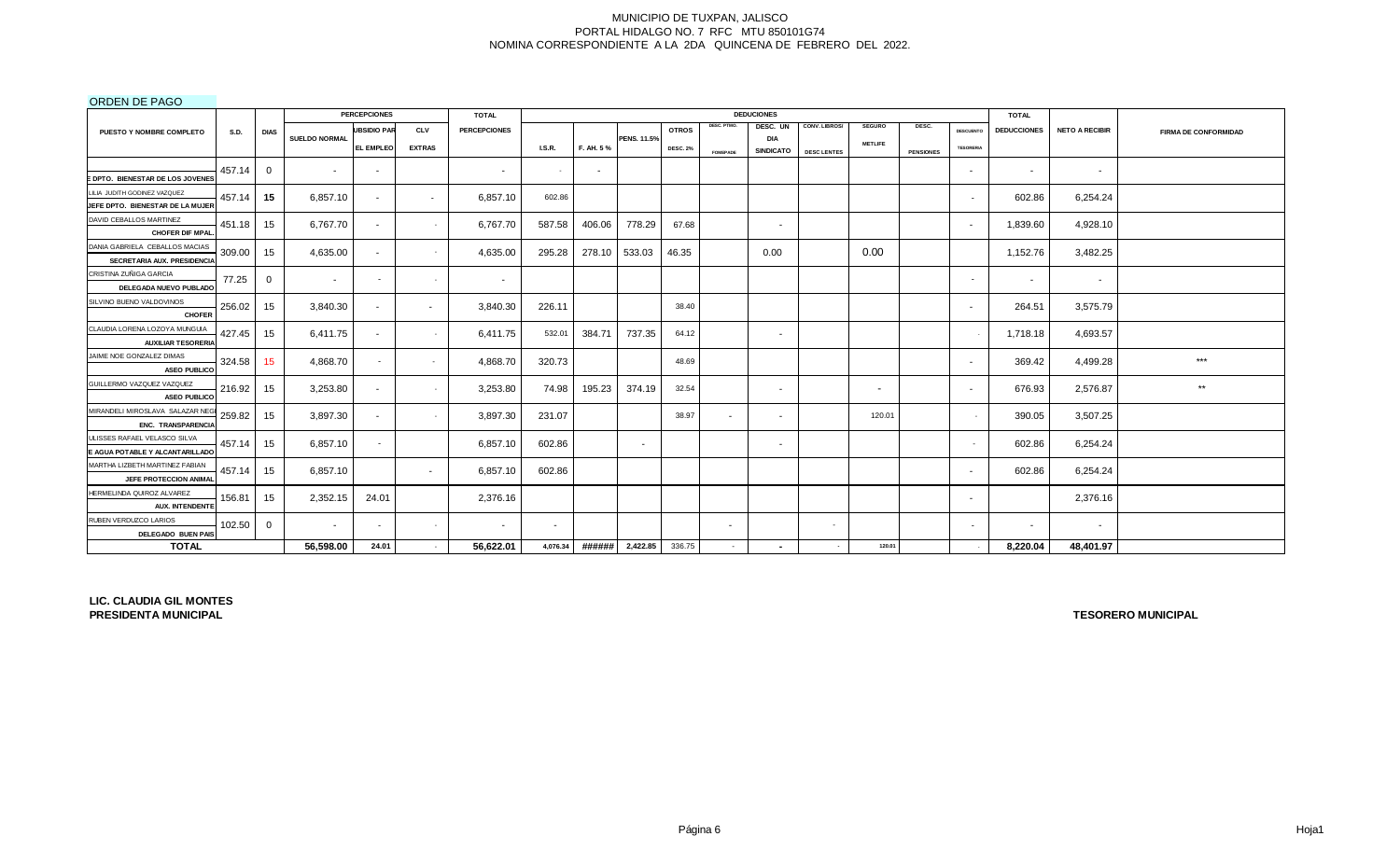# ORDEN DE PAGO

|                                     |             |                  |                      | <b>PERCEPCIONES</b> |                          | <b>TOTAL</b>        |               |           |                    |                   |                 | <b>DEDUCIONES</b>              |                    |                |                  |                  | <b>TOTAL</b>       |                       |                             |
|-------------------------------------|-------------|------------------|----------------------|---------------------|--------------------------|---------------------|---------------|-----------|--------------------|-------------------|-----------------|--------------------------------|--------------------|----------------|------------------|------------------|--------------------|-----------------------|-----------------------------|
| <b>PUESTO Y NOMBRE COMPLETO</b>     | <b>S.D.</b> | <b>DIAS</b>      |                      | <b>UBSIDIO PAR</b>  | <b>CLV</b>               | <b>PERCEPCIONES</b> |               |           |                    | <b>OTROS</b>      | DESC. PTMO.     | DESC. UN                       | CONV. LIBROS/      | <b>SEGURO</b>  | DESC.            | <b>DESCUENTO</b> | <b>DEDUCCIONES</b> | <b>NETO A RECIBIR</b> | <b>FIRMA DE CONFORMIDAD</b> |
|                                     |             |                  | <b>SUELDO NORMAL</b> | <b>EL EMPLEO</b>    | <b>EXTRAS</b>            |                     | <b>I.S.R.</b> | F. AH. 5% | <b>PENS. 11.5%</b> | <b>CUOTA SIND</b> |                 | <b>DIA</b><br><b>SINDICATO</b> | <b>DESC LENTES</b> | <b>METLIFE</b> | <b>PENSIONES</b> | <b>TESORERIA</b> |                    |                       |                             |
| J. GUADALUPE MARTINEZ MARTINEZ      |             |                  |                      |                     |                          |                     |               |           |                    | 1%                | <b>FOMEPADE</b> |                                |                    |                |                  |                  |                    |                       |                             |
| ENC. EQUIPO DE BOMBEO               | 170.70      | 15               | 2,560.50             | 10.67               |                          | 2,571.17            |               |           |                    |                   |                 |                                |                    |                |                  |                  |                    | 2,571.17              |                             |
| BALENTIN BARAJAS GONZALEZ           |             |                  |                      |                     |                          |                     |               |           |                    |                   |                 |                                |                    |                |                  |                  |                    |                       |                             |
| FONTANERO DELEGACION HIGUERA        | 143.96      | 15 <sub>1</sub>  | 2,159.40             | 64.76               | $\overline{\phantom{a}}$ | 2,224.16            |               |           |                    |                   |                 |                                |                    |                |                  | <b>1999</b>      |                    | 2,224.16              |                             |
| RAFAEL REYES MARTINEZ               |             |                  |                      |                     |                          |                     |               |           |                    |                   |                 |                                |                    |                |                  |                  |                    |                       |                             |
| <b>FONTANERO DELEGACION HIGUERA</b> | 143.96      | 15               | 2,159.40             | 64.76               | $\sim$                   | 2,224.16            |               |           |                    |                   |                 |                                |                    |                |                  | - 1              |                    | 2.224.16              |                             |
| DALIA MARGARITA VAZQUEZ HERNAND     |             |                  |                      |                     |                          |                     |               |           |                    |                   |                 |                                |                    |                |                  |                  |                    |                       |                             |
| <b>INTENDENTE</b>                   | 168.69      | 15               | 2,530.35             | 12.60               |                          | 2,542.95            | $\sim$        |           |                    | 25.30             |                 |                                |                    |                |                  | $\sim$           | 25.30              | 2,517.65              |                             |
| CARLOS IVAN GUZMAN MORALES          |             |                  |                      |                     |                          |                     |               |           |                    |                   |                 |                                |                    |                |                  |                  |                    |                       |                             |
| AUX. CASA DE LA CULTURA             | 184.94      | 15               | 2,774.10             |                     |                          | 2,774.10            | 17.01         | $\sim$    |                    |                   |                 |                                |                    |                |                  | <b>.</b>         | 17.01              | 2,757.09              |                             |
| SILVA VALENCIA J JESUS              |             |                  |                      |                     |                          |                     |               |           |                    |                   |                 |                                |                    |                |                  |                  |                    |                       |                             |
| EGADO DE LA HIGUERA (PENSIONADO)    | 138.07      | 15               | 2.071.05             | 70.41               |                          | 2,141.46            | $\sim$        | $\sim$    |                    |                   |                 |                                |                    |                |                  | $\blacksquare$   | $\sim$             | 2,141.46              |                             |
| MIGUEL ANGEL GUZMAN SILVA           |             |                  |                      |                     |                          |                     |               |           |                    |                   |                 |                                |                    |                |                  |                  |                    |                       |                             |
| JEFE BIENESTAR DE LOS JOVENES       | 457.14      | 15 <sup>15</sup> | 6.857.10             |                     | $\sim$                   | 6,857.10            | 602.86        |           |                    |                   | $\sim$          | $\sim$                         |                    |                |                  |                  | 602.86             | 6,254.24              |                             |
| RICARDO GIL GONZALEZ                | 1,133.00    |                  | 16,995.00            |                     |                          | 16,995.00           | 2,398.79      |           |                    |                   |                 |                                |                    |                |                  | <b>1999</b>      | 2,398.79           | 14,596.21             | $***$                       |
| JEFE DE GABINETE                    |             | 15               |                      |                     |                          |                     |               |           |                    |                   |                 |                                |                    |                |                  |                  |                    |                       |                             |
| SOFIA MAGDALENA FABIAN GONZALEZ     | 272.10      | 15               | 4.081.50             |                     |                          | 4,081.50            | 247.10        | 244.89    | 469.37             | 40.82             |                 | $\sim$                         |                    |                | 1,982.00         | <b>1999</b>      | 2,984.18           | 1,097.32              |                             |
| AUX. MERCADO MUNICIPAL              |             |                  |                      |                     |                          |                     |               |           |                    |                   |                 |                                |                    |                |                  |                  |                    |                       |                             |
| SANDRA TERESA GARCIA CALVARIO       | 139.03      | 15               | 2,085.45             | 69.49               | $\overline{\phantom{a}}$ | 2,154.94            | $\sim$        |           |                    |                   |                 |                                |                    |                |                  |                  | $\sim$             | 2,154.94              |                             |
| <b>INTENDENTE MERCADO MPAL</b>      |             |                  |                      |                     |                          |                     |               |           |                    |                   |                 |                                |                    |                |                  |                  |                    |                       |                             |
| JUAN MANUEL BERNAL GARCIA           | 123.60      | 15               | 1,854.00             | 84.31               | 123.60                   | 2,061.91            | $\sim$        |           |                    |                   | $\sim$          |                                |                    |                |                  | <b>.</b>         | $\sim$             | 2,061.91              | $\star$                     |
| <b>JARDINERC</b>                    |             |                  |                      |                     |                          |                     |               |           |                    |                   |                 |                                |                    |                |                  |                  |                    |                       |                             |
| RAMON NAVARRO RUA                   | 170.70      | 15               | 2,560.50             | 10.67               | $\sim$                   | 2.571.17            |               |           |                    | 25.61             |                 |                                |                    |                |                  | $\sim$           | 25.61              | 2,545.57              |                             |
| <b>AUXILIAR</b>                     |             |                  |                      |                     |                          |                     |               |           |                    |                   |                 |                                |                    |                |                  |                  |                    |                       |                             |
|                                     |             |                  | 48,688.35            | 387.67              | 123.60                   | 49,199.62           | 3,265.76      | 244.89    | 469.37             | 91.72             | 0.00            | 0.00                           |                    |                | 1,982.00         | 0.00             | 6,053.75           | 43,145.87             |                             |

**LIC. CLAUDIA GIL MONTES PRESIDENTA MUNICIPAL**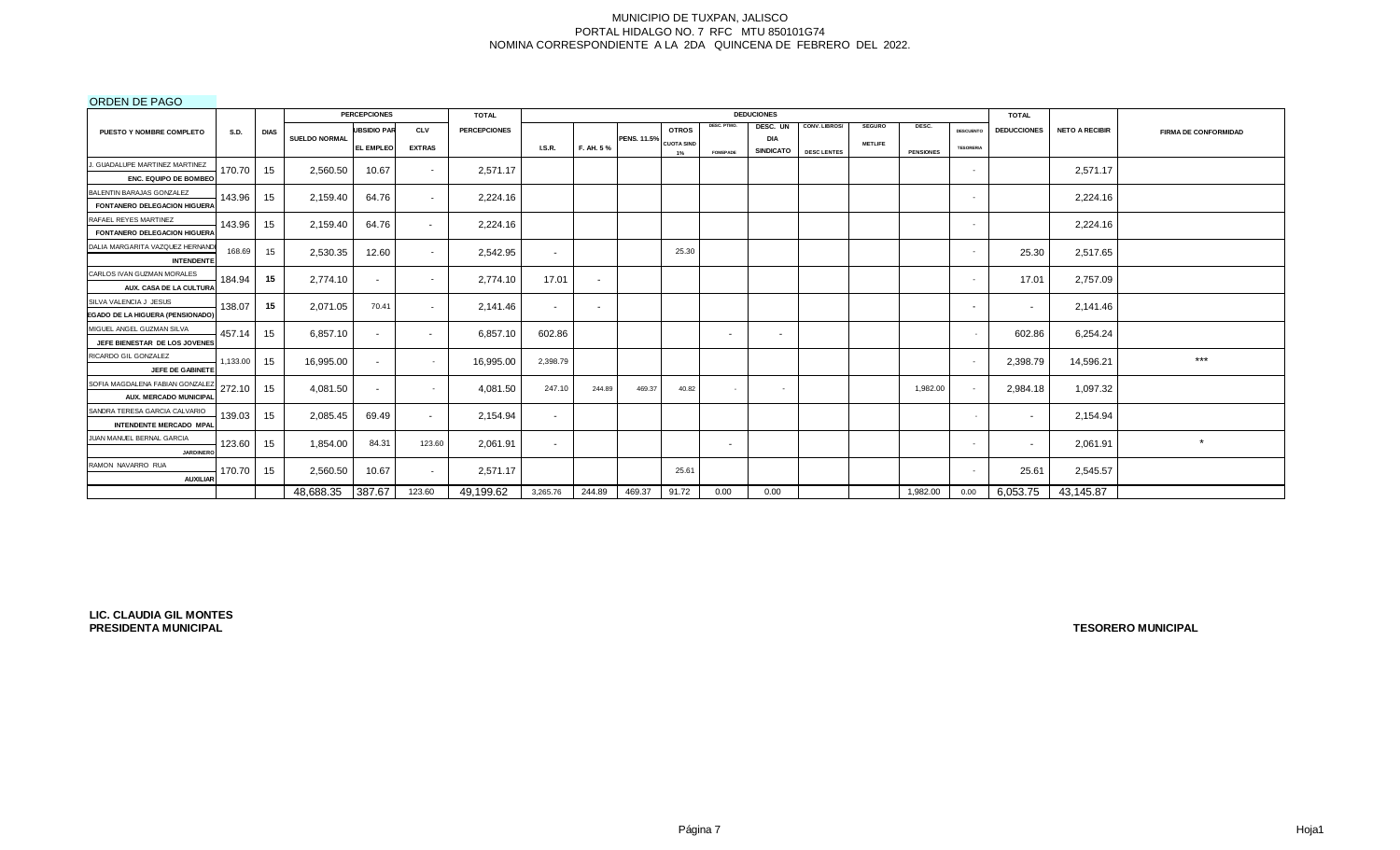# ORDEN DE PAGO

|                                                                      |             |              |                          | <b>PERCEPCIONES</b> |               | <b>TOTAL</b>        |               |           |             |                 |                 | <b>DEDUCIONES</b> |                    |                |                  |                  | <b>TOTAL</b>       |                       |                             |
|----------------------------------------------------------------------|-------------|--------------|--------------------------|---------------------|---------------|---------------------|---------------|-----------|-------------|-----------------|-----------------|-------------------|--------------------|----------------|------------------|------------------|--------------------|-----------------------|-----------------------------|
| PUESTO Y NOMBRE COMPLETO                                             | <b>S.D.</b> | <b>DIAS</b>  |                          | <b>UBSIDIO PAR</b>  | <b>CLV</b>    | <b>PERCEPCIONES</b> |               |           |             | <b>OTROS</b>    | DESC. PTMO.     | DESC. UN          | CONV. LIBROS/      | <b>SEGURO</b>  | DESC.            | <b>DESCUENTO</b> | <b>DEDUCCIONES</b> | <b>NETO A RECIBIR</b> | <b>FIRMA DE CONFORMIDAD</b> |
|                                                                      |             |              | <b>SUELDO NORMAL</b>     | <b>EL EMPLEO</b>    | <b>EXTRAS</b> |                     | <b>I.S.R.</b> | F. AH. 5% | PENS. 11.5% | <b>CUOTA</b>    |                 | <b>DIA</b>        |                    | <b>METLIFE</b> |                  | <b>TESORERIA</b> |                    |                       |                             |
|                                                                      |             |              |                          |                     |               |                     |               |           |             | <b>SIND. 1%</b> | <b>FOMEPADE</b> | SINDICATO         | <b>DESC LENTES</b> |                | <b>PENSIONES</b> |                  |                    |                       |                             |
| <b>AUXILIAR TESORERIA</b>                                            | 500.00      | 0            | $\overline{\phantom{a}}$ | $\sim$              | $\sim$        | $\sim$              |               |           |             |                 |                 |                   |                    |                |                  | $\sim$           |                    | $\sim$                |                             |
| MARA SARAI QUINTERO VAZQUEZ<br>APOYO AL CENTRO DE SALUD              | 400.00      | 15           | 6,000.00                 | $\sim$              | $\sim$        | 6,000.00            |               |           |             |                 |                 |                   |                    |                |                  | $\sim$           |                    | 6,000.00              |                             |
| <b>ASEO PUBLICO</b>                                                  | 120.00      | $\mathbf{0}$ | $\overline{\phantom{a}}$ | $\sim$              | $\sim$        | $\sim$              |               |           |             |                 |                 |                   |                    |                |                  | $\sim$           |                    | $\sim$                |                             |
| CARLA GUADALUPE VERDUZCO MEND<br>APOYO DELG. BUEN PAIS               | 20.00       | $\mathbf{0}$ | $\sim$                   | $\sim$              | $\sim$        | $\sim$              |               |           |             |                 |                 |                   |                    |                |                  | $\sim$           |                    | $\sim$                |                             |
| JOSE ANTONIO CONTRERAS MARTIN D<br>APOYO AL CENTRO DE SALUD          | 666.67      | 6            | 4,000.02                 | $\sim$              | $\sim$        | 4,000.02            |               |           |             |                 |                 |                   |                    |                |                  | $\sim$           |                    | 4,000.02              |                             |
| JOSE EDGAR OCHOA DIAZ<br>APOYO A SINDICATURA                         | 80.00       | 15           | 1,200.00                 | $\sim$              | $\sim$        | 1,200.00            |               |           |             |                 |                 |                   |                    |                |                  | $\sim$           |                    | 1,200.00              |                             |
| FABIOLA VIRIDIANA MARTINEZ MENDOZ<br>APOYO ESC. MANUEL LOPEZ COTILL/ | 80.00       | 15           | 1,200.00                 | $\sim$              | $\sim$        | 1,200.00            |               |           |             |                 |                 |                   |                    |                |                  | $\sim$           |                    | 1,200.00              |                             |
| LEYDI GUADALUPE RODRIGUEZ VALEN<br>APOYO AL CENTRO DE SALUD          | 400.00      | 15           | 6,000.00                 | $\sim$              | $\sim$        | 6,000.00            |               |           |             |                 |                 |                   |                    |                |                  | ٠                |                    | 6,000.00              |                             |
| MARIBEL ENCISO<br>APOYO EN LA DEL DE LA HIGUERA                      | 63.34       | 15           | 950.10                   | $\sim$              | $\sim$        | 950.10              |               |           |             |                 |                 |                   |                    |                |                  | $\sim$           |                    | 950.10                |                             |
| JOSE SALOME CASTREJON GAYTAN<br>APOYO ESC ATENQUIQUE                 | 80.00       | 15           | 1,200.00                 | $\sim$              | $\sim$        | 1,200.00            |               |           |             |                 |                 |                   |                    |                |                  | $\sim$           |                    | 1,200.00              |                             |
| <b>APOYO A SINDICATURA</b>                                           | 120.00      | 0            | $\sim$                   | $\sim$              | $\sim$        | $\sim$              |               |           |             |                 |                 |                   |                    |                |                  | $\sim$           |                    | $\sim$                |                             |
| ALONDRA ESMERALDA HERNANDEZ CA<br>APOYO AL COMEDOR COMUNITARIO       | 66.67       | 15           | 1,000.05                 | $\sim$              | $\sim$        | 1,000.05            |               |           |             |                 |                 |                   |                    |                |                  | $\sim$           |                    | 1,000.05              |                             |
| ANDREA CAMPOS HERNANDEZ<br>APOYO INTENDENTE SAM JUAN ESPANATICA      | 63.34       | 15           | 950.10                   | $\sim$              | $\sim$        | 950.10              |               |           |             |                 |                 |                   |                    |                |                  | $\sim$           |                    | 950.10                |                             |
| APOYO AL ARCHIVO HISTORIC                                            | 120.00      | $\mathbf{0}$ | $\sim$                   | $\sim$              | $\sim$        | $\sim$              |               |           |             |                 |                 |                   |                    |                |                  | $\sim$           |                    | $\sim$                |                             |
| APOYO AL ARCHIVO HISTORICO                                           | 120.00      | $\mathbf{0}$ | $\sim$                   | $\sim$              | $\sim$        | $\sim$              |               |           |             |                 |                 |                   |                    |                |                  | $\sim$           |                    | $\sim$                |                             |
| ELBA GARCIA VERDUZCO<br>PENSION DE TRABJADOR DE B PAIS               | 66.67       | 15           | 1,000.05                 | $\sim$              | $\sim$        | 1,000.05            |               |           |             |                 |                 |                   |                    |                |                  | $\sim$           |                    | 1,000.05              |                             |
| <b>TOTAL</b>                                                         |             |              | 23,500.32                | 0.00                | 0.00          | 23,500.32           | 0.00          | 0.00      | 0.00        | 0.00            | 0.00            | 0.00              | 0.00               | 0.00           | 0.00             | 0.00             | 0.00               | 23,500.32             |                             |

#### **LIC. CLAUDIA GIL MONTES PRESIDENTA MUNICIPAL**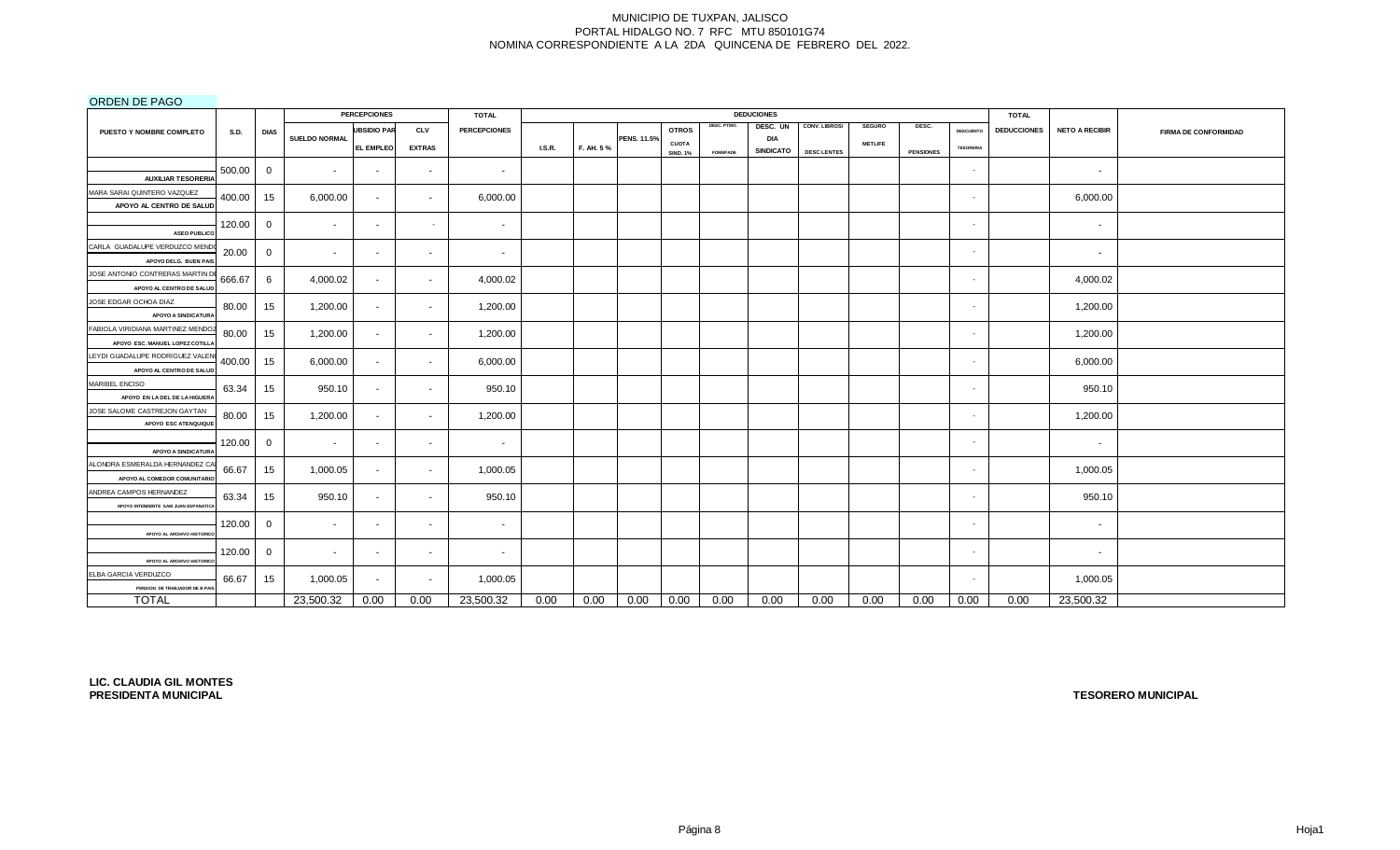# ORDEN DE PAGO

|                                     |             |             |                      | <b>PERCEPCIONES</b>      |               | <b>TOTAL</b>        |               |            |                    |                 |                 | <b>DEDUCIONES</b>              |                    |                |                  |                  | <b>TOTAL</b>       |                          |                             |
|-------------------------------------|-------------|-------------|----------------------|--------------------------|---------------|---------------------|---------------|------------|--------------------|-----------------|-----------------|--------------------------------|--------------------|----------------|------------------|------------------|--------------------|--------------------------|-----------------------------|
| <b>PUESTO Y NOMBRE COMPLETO</b>     | <b>S.D.</b> | <b>DIAS</b> |                      | <b>UBSIDIO PAR</b>       | <b>CLV</b>    | <b>PERCEPCIONES</b> |               |            |                    | <b>OTROS</b>    | DESC. PTMO.     | DESC. UN                       | CONV. LIBROS/      | <b>SEGURO</b>  | DESC.            | <b>DESCUENTO</b> | <b>DEDUCCIONES</b> | <b>NETO A RECIBIR</b>    | <b>FIRMA DE CONFORMIDAD</b> |
|                                     |             |             | <b>SUELDO NORMAL</b> | <b>EL EMPLEO</b>         | <b>EXTRAS</b> |                     | <b>I.S.R.</b> | F. AH. 5 % | <b>PENS. 11.5%</b> | <b>DESC. 2%</b> | <b>FOMEPADE</b> | <b>DIA</b><br><b>SINDICATO</b> | <b>DESC LENTES</b> | <b>METLIFE</b> | <b>PENSIONES</b> | <b>TESORERIA</b> |                    |                          |                             |
| TOMAS RODRIGUEZ GONZALEZ            | 457.14      | 15          | 6,857.10             | $\sim$                   |               | 6,857.10            | 602.86        |            |                    |                 |                 |                                |                    |                |                  | $\sim$           | 602.86             | 6,254.24                 |                             |
| JEFE DPTO. ESTACIONOMETROS          |             |             |                      |                          |               |                     |               |            |                    |                 |                 |                                |                    |                |                  |                  |                    |                          |                             |
| VACANTE                             | 135.06      |             | . .                  | $\overline{\phantom{a}}$ | $\sim$        | $\sim$              |               |            |                    |                 |                 |                                |                    |                |                  | . .              |                    | $\sim$                   |                             |
| <b>AUX. ADMVO. ESTACIONOMETROS</b>  |             |             |                      |                          |               |                     |               |            |                    |                 |                 |                                |                    |                |                  |                  |                    |                          |                             |
| AIME DE LA PAZ CHAVEZ CALVARIO      | 150.46      | 15          | 2,256.90             | 44.59                    | $\sim$        | 2,301.49            |               |            |                    | 22.57           |                 |                                |                    |                |                  | . .              | 22.57              | 2,278.92                 |                             |
| <b>INSPECTOR DE ESTACIONOMETRO</b>  |             |             |                      |                          |               |                     |               |            |                    |                 |                 |                                |                    |                |                  |                  |                    |                          |                             |
| MARIA DEL ROCIO LLAMAS GUTIERREZ    | 150.46      | 15          | 2,256.90             | 44.59                    | $\sim$        | 2,301.49            |               |            |                    |                 | $\sim$          |                                |                    |                |                  | . .              |                    | 2,301.49                 |                             |
| <b>INSPECTORA DE ESTACIONOMETRO</b> |             |             |                      |                          |               |                     |               |            |                    |                 |                 |                                |                    |                |                  |                  |                    |                          |                             |
| MEXTLI VALENZUELA MORAN             | 150.46      | 15          | 2,256.90             | 44.59                    | $\sim$        | 2,301.49            |               |            |                    |                 |                 |                                |                    |                |                  |                  |                    | 2,301.49                 |                             |
| <b>INSPECTORA DE ESTACIONOMETRO</b> |             |             |                      |                          |               |                     |               |            |                    |                 |                 |                                |                    |                |                  |                  |                    |                          |                             |
| VACANTE                             | 129.87      | $\Omega$    | . .                  | $\overline{\phantom{0}}$ | $\sim$        | $\sim$              |               |            |                    |                 |                 |                                |                    |                |                  | $\sim$           |                    | $\overline{\phantom{a}}$ |                             |
| <b>MANTTO. ESTACIONOMETROS</b>      |             |             |                      |                          |               |                     |               |            |                    |                 |                 |                                |                    |                |                  |                  |                    |                          |                             |
| JUAN GABRIEL LOPEZ MATA             | 150.46      | 15          | 2,256.90             | 44.59                    | $\sim$        | 2,301.49            |               |            |                    |                 |                 |                                |                    |                |                  | $\sim$           |                    | 2,301.49                 |                             |
| <b>MANTTO, ESTACIONOMETROS</b>      |             |             |                      |                          |               |                     |               |            |                    |                 |                 |                                |                    |                |                  |                  |                    |                          |                             |
| <b>TOTAL</b>                        |             |             | 15,884.70            | 178.36                   | 0.00          | 16,063.06           | 602.86        | 0.00       | 0.00               | 22.57           | 0.00            | 0.00                           | 0.00               | 0.00           | 0.00             | 0.00             | 625.43             | 15,437.63                |                             |

**LIC. CLAUDIA GIL MONTES PRESIDENTA MUNICIPAL**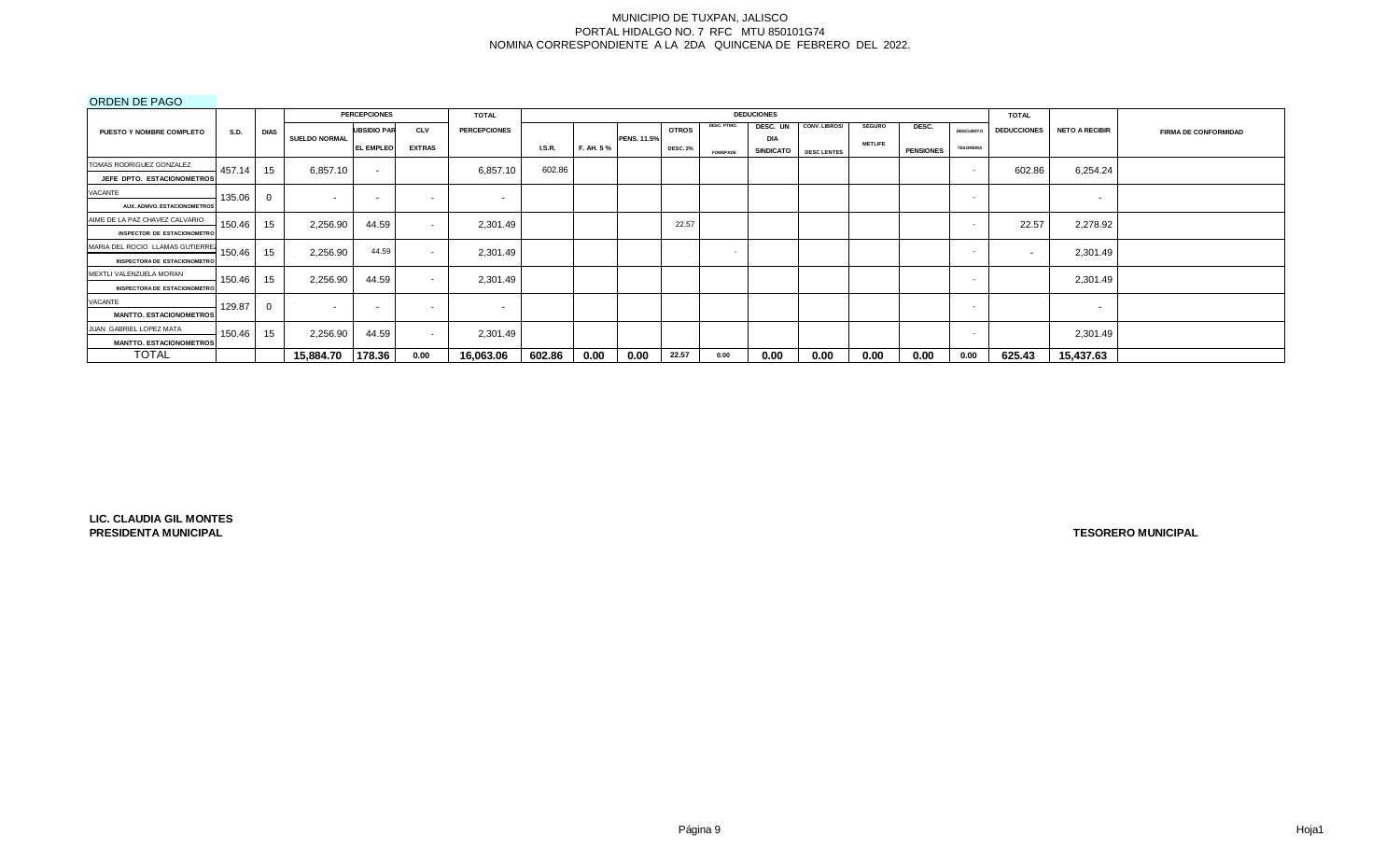# ORDEN DE PAGO

|                                                                  |             |             |               | <b>PERCEPCIONES</b>      |               | <b>TOTAL</b>        |                          |            |                    |                 |                          | <b>DEDUCIONES</b>       |                          |                |                  |                  | <b>TOTAL</b>             |                       |                             |
|------------------------------------------------------------------|-------------|-------------|---------------|--------------------------|---------------|---------------------|--------------------------|------------|--------------------|-----------------|--------------------------|-------------------------|--------------------------|----------------|------------------|------------------|--------------------------|-----------------------|-----------------------------|
| PUESTO Y NOMBRE COMPLETO                                         | <b>S.D.</b> | <b>DIAS</b> |               | <b>UBSIDIO PAR</b>       | <b>CLV</b>    | <b>PERCEPCIONES</b> |                          |            |                    | <b>OTROS</b>    | DESC. PTMO.              | DESC. UN                | CONV. LIBROS/            | <b>SEGURO</b>  | DESC.            | <b>DESCUENTO</b> | <b>DEDUCCIONES</b>       | <b>NETO A RECIBIR</b> | <b>FIRMA DE CONFORMIDAD</b> |
|                                                                  |             |             | SUELDO NORMAL | <b>EL EMPLEO</b>         | <b>EXTRAS</b> |                     | <b>I.S.R.</b>            | F. AH. 5 % | <b>PENS. 11.5%</b> | <b>DESC. 2%</b> | <b>FOMEPADE</b>          | DIA<br><b>SINDICATO</b> | <b>DESC LENTES</b>       | <b>METLIFE</b> | <b>PENSIONES</b> | <b>TESORERIA</b> |                          |                       |                             |
| JEFE DPTO. APREMIOS Y COBRANZA                                   | 337.46      |             | . .           | $\overline{\phantom{a}}$ | $\sim$        | $\sim$              | $\overline{\phantom{a}}$ |            |                    |                 | $\sim$                   |                         | $\overline{\phantom{a}}$ |                |                  | <b>COL</b>       | $\overline{\phantom{a}}$ | $\sim$                |                             |
| JOSE DE JESUS FARIAS ARTEAGA<br><b>NOTIFICADOR</b>               | 150.46      | 15          | 2,256.90      | 44.59                    | $\sim$        | 2,301.49            |                          |            |                    |                 |                          |                         |                          |                |                  | . .              |                          | 2,301.49              |                             |
| NANCY GUADALUPE MEDRANO GUZMAN<br><b>AUXILIAR EN DIF</b>         | 150.46      | 15          | 2,256.90      | 44.59                    | $\sim$        | 2,301.49            |                          |            |                    |                 | $\overline{\phantom{a}}$ |                         |                          |                |                  | <b>COL</b>       | $\overline{\phantom{a}}$ | 2,301.49              |                             |
| EMILIANO OROZCO MARTINEZ<br><b>AUX. EDUCACION</b>                | 184.80      | 15          | 2,772.00      | $\sim$                   | $\sim$        | 2,772.00            | 16.82                    |            |                    |                 |                          |                         |                          |                |                  |                  | 16.82                    | 2,755.18              |                             |
| KARINA VILLA SANCHEZ<br><b>NOTIFICADOR</b>                       | 150.46      | 15          | 2,256.90      | 44.59                    | $\sim$        | 2,301.49            |                          |            |                    | 22.57           |                          |                         |                          |                |                  |                  | 22.57                    | 2,278.92              |                             |
| JOSE LUIS GARCIA GARCIA<br><b>NOTIFICADOR APREMIOS</b>           | 150.46      | 15          | 2,256.90      | 44.59                    | $\sim$        | 2,301.49            |                          |            |                    |                 | $\sim$                   |                         |                          |                |                  | $\sim$           |                          | 2,301.49              |                             |
| JORGE ORLANDO BAUTISTA FLORES<br><b>AUXILIAR GESTORIA SOCIAL</b> | 260.93      | 15          | 3,913.95      | $\sim$                   | $\sim$        | 3,913.95            | 232.52                   |            |                    | 39.14           |                          |                         |                          |                |                  | $\sim$           | 271.66                   | 3,642.29              |                             |
| <b>TOTAL</b>                                                     |             |             | 15,713.55     | 178.36                   | 0.00          | 15,891.91           | 249.34                   | 0.00       | 0.00               | 61.71           | 0.00                     | 0.00                    | 0.00                     |                | 0.00             | 0.00             | 311.05                   | 15,580.86             |                             |

**LIC. CLAUDIA GIL MONTES PRESIDENTA MUNICIPAL**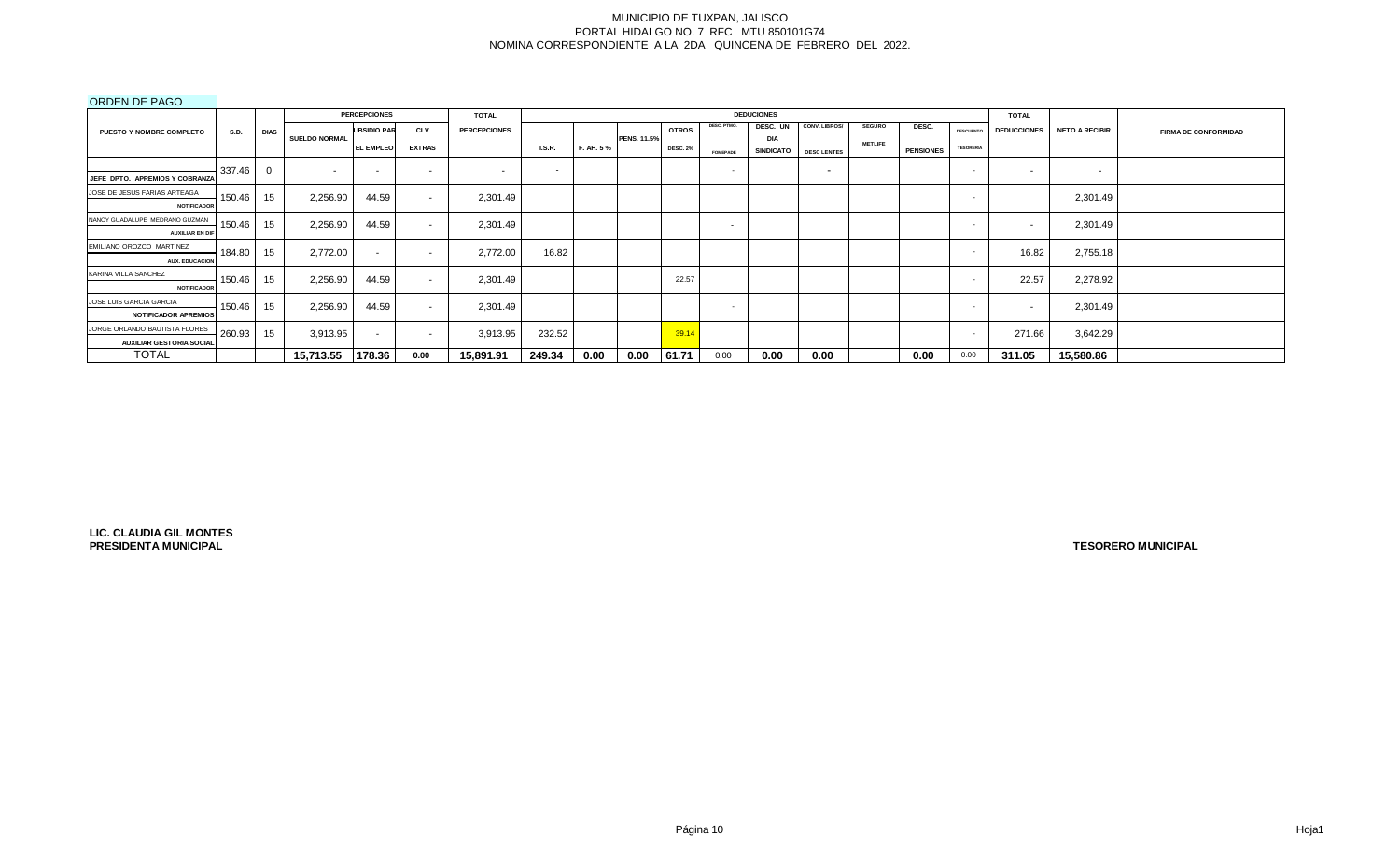# ORDEN DE PAGO

|                                 |             |             |                      | <b>PERCEPCIONES</b> |               | <b>TOTAL</b>        |               |           |                    |                 |                 | <b>DEDUCIONES</b> |                    |                |                  |                  | <b>TOTAL</b>       |                       |                             |
|---------------------------------|-------------|-------------|----------------------|---------------------|---------------|---------------------|---------------|-----------|--------------------|-----------------|-----------------|-------------------|--------------------|----------------|------------------|------------------|--------------------|-----------------------|-----------------------------|
| PUESTO Y NOMBRE COMPLETO        | <b>S.D.</b> | <b>DIAS</b> |                      | <b>UBSIDIO PAR</b>  | <b>CLV</b>    | <b>PERCEPCIONES</b> |               |           |                    | <b>OTROS</b>    | DESC. PTMO.     | DESC. UN          | CONV. LIBROS/      | <b>SEGURO</b>  | DESC.            | <b>DESCUENTO</b> | <b>DEDUCCIONES</b> | <b>NETO A RECIBIR</b> | <b>FIRMA DE CONFORMIDAD</b> |
|                                 |             |             | <b>SUELDO NORMAL</b> |                     |               |                     |               |           | <b>PENS. 11.5%</b> |                 |                 | <b>DIA</b>        |                    | <b>METLIFE</b> |                  |                  |                    |                       |                             |
|                                 |             |             |                      | <b>EL EMPLEO</b>    | <b>EXTRAS</b> |                     | <b>I.S.R.</b> | F. AH. 5% |                    | <b>DESC. 2%</b> | <b>FOMEPADE</b> | <b>SINDICATO</b>  | <b>DESC LENTES</b> |                | <b>PENSIONES</b> | <b>TESORERIA</b> |                    |                       |                             |
| CLAUDIA JHOANNA CRISOSTOMO DIAZ | 457.14      | 15          | 6.857.10             | $\sim$              | $\sim$        | 6,857.10            | 602.86        |           |                    |                 |                 |                   |                    |                |                  | . .              | 602.86             | 6,254.24              |                             |
| JEFE DEL COMEDOR COMUNITARIO    |             |             |                      |                     |               |                     |               |           |                    |                 |                 |                   |                    |                |                  |                  |                    |                       |                             |
| ROSA AMELIA GUERRERO SANCHEZ    | 156.40      | 15          | 2,346.00             | 24.40               | $\sim$        | 2,370.40            |               |           |                    |                 |                 |                   |                    |                |                  | $\sim$           |                    | 2,370.40              |                             |
| <b>COCINERA</b>                 |             |             |                      |                     |               |                     |               |           |                    |                 |                 |                   |                    |                |                  |                  |                    |                       |                             |
| MA. DE JESUS DIAZ MONROY        | 156.40      | 15          | 2,346.00             | 24.40               | $\sim$        | 2,370.40            |               |           |                    |                 |                 |                   |                    |                |                  | $\sim$           |                    | 2,370.40              |                             |
| <b>COCINERA</b>                 |             |             |                      |                     |               |                     |               |           |                    |                 |                 |                   |                    |                |                  |                  |                    |                       |                             |
| BEATRIZ MUNGUIA BARAJAS         | 156.40      | 15          | 2,346.00             | 24.40               |               | 2,370.40            |               |           |                    | 23.46           |                 |                   |                    |                |                  | . .              | 23.46              | 2,346.94              |                             |
| <b>COCINERA</b>                 |             |             |                      |                     |               |                     |               |           |                    |                 |                 |                   |                    |                |                  |                  |                    |                       |                             |
| ANA ISABEL DOMINGUEZ MORENO     | 156.40      | 15          | 2,346.00             | 24.40               | $\sim$        | 2.370.40            |               |           |                    |                 |                 |                   |                    |                |                  |                  |                    | 2,370.40              |                             |
| <b>COCINERA</b>                 |             |             |                      |                     |               |                     |               |           |                    |                 |                 |                   |                    |                |                  |                  |                    |                       |                             |
| <b>TOTAL</b>                    |             |             | 16.241.10            | 97.60               | 0.00          | 16,338.70           | 602.86        | 0.00      | 0.00               | 23.46           | 0.00            | 0.00              |                    |                |                  | 0.00             | 626.32             | 15,712.38             |                             |

**LIC. CLAUDIA GIL MONTES PRESIDENTA MUNICIPAL**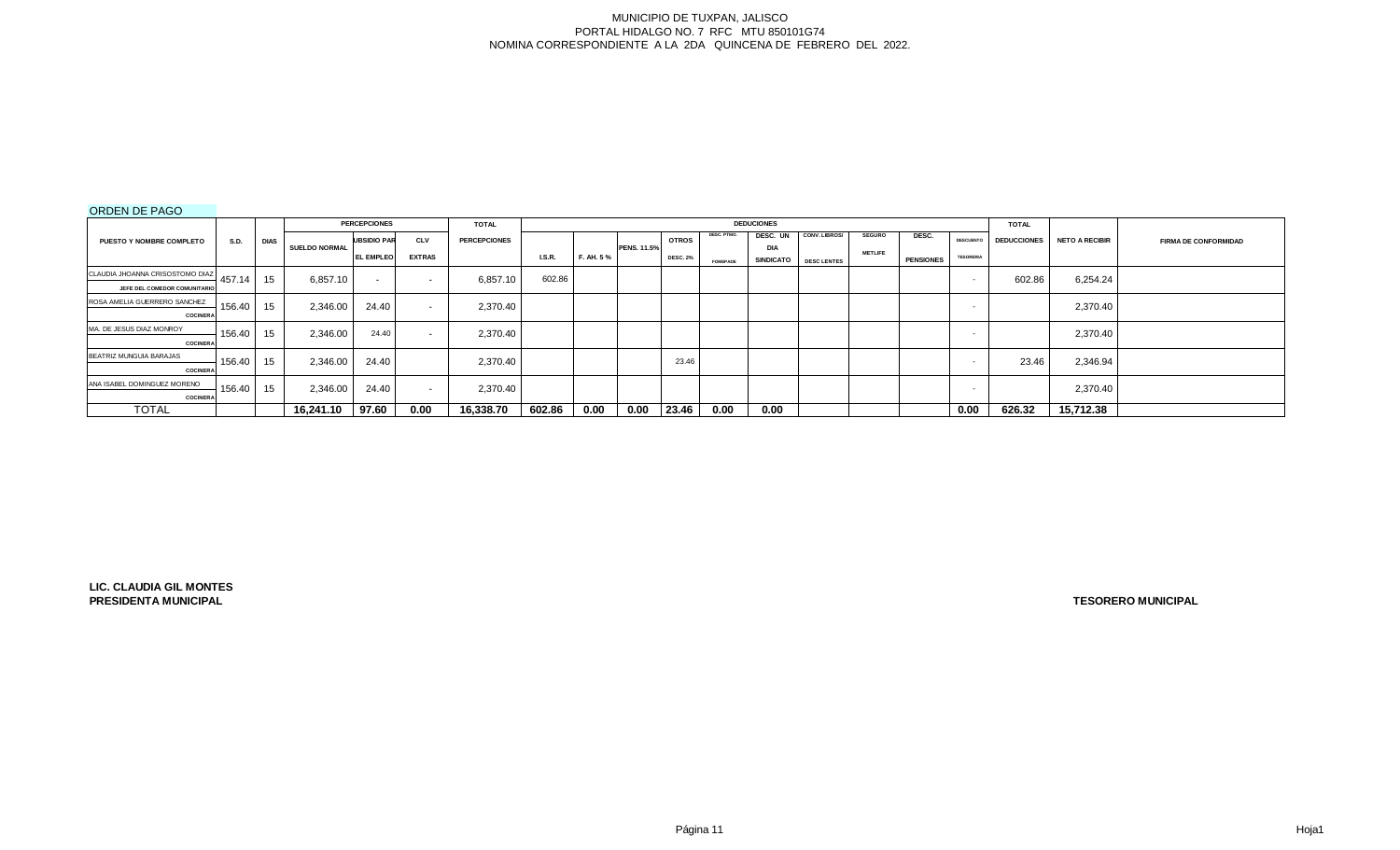|                                                           |             |             |                      | <b>PERCEPCIONES</b> |               | <b>TOTAL</b>        |                          |           |             |                 |                 | <b>DEDUCIONES</b>       |                    |                |                  |                  | <b>TOTAL</b>       |                       |                             |
|-----------------------------------------------------------|-------------|-------------|----------------------|---------------------|---------------|---------------------|--------------------------|-----------|-------------|-----------------|-----------------|-------------------------|--------------------|----------------|------------------|------------------|--------------------|-----------------------|-----------------------------|
| PUESTO Y NOMBRE COMPLETO                                  | <b>S.D.</b> | <b>DIAS</b> |                      | <b>UBSIDIO PAR</b>  | <b>CLV</b>    | <b>PERCEPCIONES</b> |                          |           |             | <b>OTROS</b>    | DESC. PTMO.     | DESC. UN                | CONV. LIBROS/      | <b>SEGURO</b>  | DESC.            | <b>DESCUENTO</b> | <b>DEDUCCIONES</b> | <b>NETO A RECIBIR</b> | <b>FIRMA DE CONFORMIDAD</b> |
|                                                           |             |             | <b>SUELDO NORMAL</b> | <b>EL EMPLEO</b>    | <b>EXTRAS</b> |                     | I.S.R.                   | F. AH. 5% | PENS. 11.5% | <b>DESC. 2%</b> | <b>FOMEPADE</b> | DIA<br><b>SINDICATO</b> | <b>DESC LENTES</b> | <b>METLIFE</b> | <b>PENSIONES</b> | <b>TESORERIA</b> |                    |                       |                             |
| GILBERTO SANCHEZ LOPEZ                                    | 153.47      | 15          | 2,302.05             | 41.70               | $\sim$        | 2,343.75            | $\overline{\phantom{a}}$ |           |             |                 |                 |                         |                    |                |                  | $\sim$           | $\sim$             | 2,343.75              | $\star$                     |
| <b>RECOLECTOR</b>                                         |             |             |                      |                     |               |                     |                          |           |             |                 |                 |                         |                    |                |                  |                  |                    |                       |                             |
| ARMANDO CORTES LARA                                       | 329.60      | 15          | 4,944.00             | $\sim$              | 1,236.00      | 6,180.00            | 330.37                   |           |             | 49.44           |                 |                         |                    |                |                  | $\sim$           | 379.81             | 5,800.19              | $\star$                     |
| <b>AUXILIAR DE SISTEMAS</b>                               |             |             |                      |                     |               |                     |                          |           |             |                 |                 |                         |                    |                |                  |                  |                    |                       |                             |
| ANA TERESA OROZCO NUÑEZ<br><b>AUXILIAR DE SISTEMAS</b>    | 139.03      | 15          | 2,085.45             | 69.49               | $\sim$        | 2,154.94            | $\sim$                   |           |             |                 |                 |                         |                    |                |                  | <b>.</b>         | $\sim$             | 2,154.94              |                             |
| MARTIN BARAJAS FLORES                                     |             |             |                      |                     |               |                     |                          |           |             |                 |                 |                         |                    |                |                  |                  |                    |                       |                             |
| APOYO UNIDAD DEPORTIVA                                    | 153.47      | 15          | 2,302.05             | 41.70               | $\sim$        | 2,343.75            | $\sim$                   |           |             |                 | $\sim$          |                         |                    |                |                  | <b>.</b>         |                    | 2,343.75              |                             |
| JOANA VALENCIA CASTAÑEÑDA                                 | 185.40      | 15          | 2,781.00             | $\sim$              | $\sim$        | 2,781.00            | 17.61                    |           |             |                 |                 |                         |                    |                |                  | $\sim$           | 17.61              | 2,763.39              |                             |
| SUBDIRECTOR BIENESTAR JOVENES                             |             |             |                      |                     |               |                     |                          |           |             |                 |                 |                         |                    |                |                  |                  |                    |                       |                             |
| REYNA ISABEL MARTINEZ HERNANDEZ                           | 150.46      | 15          | 2,256.90             | 44.59               | $\sim$        | 2,301.49            | $\sim$                   |           |             |                 |                 |                         |                    |                |                  | $\sim$           | $\sim$             | 2,301.49              |                             |
| RECAUDADOR MERCADO MUNICIPAL<br>FULGENCIO CALVARIO MAGAÑA |             |             |                      |                     |               |                     |                          |           |             |                 |                 |                         |                    |                |                  |                  |                    |                       |                             |
| AUX. PARQUE VEHICULAR                                     | 193.10      | 15          | 2,896.50             | $\sim$              | $\sim$        | 2,896.50            | 27.66                    |           |             |                 |                 |                         |                    |                |                  | $\sim$           | 27.66              | 2,868.84              |                             |
| CELINE ANGELINE MEZA CHOCOTECO                            | 130.34      | 15          | 1,955.10             | 77.83               | $\sim$        | 2,032.93            | $\sim$                   |           |             |                 |                 |                         |                    |                |                  | $\sim$           | $\sim$             | 2,032.93              |                             |
| AUX. AMDVO. BIENESTAR JOVENES                             |             |             |                      |                     |               |                     |                          |           |             |                 |                 |                         |                    |                |                  |                  |                    |                       |                             |
| JUAN JOSE HERNANEZ VAZQUEZ                                | 153.47      | 15          | 2,302.05             | 41.70               |               | 2,343.75            |                          |           |             |                 |                 |                         |                    |                |                  | $\sim$           | $\sim$             | 2,343.75              | $***$                       |
| <b>ASEO PUBLICO</b>                                       |             |             |                      |                     |               |                     |                          |           |             |                 |                 |                         |                    |                |                  |                  |                    |                       |                             |
| LUIS ALONSO OSORIO CEJA                                   | 386.20      | 15          | 5,793.00             | $\sim$              | $\sim$        | 5,793.00            | 443.31                   |           |             |                 |                 | $\sim$                  |                    |                |                  | $\sim$           | 443.31             | 5,349.69              |                             |
| <b>AUX. OBRAS PUBLICAS</b><br>ROBERTO HINOJOSA ACEVEDO    |             |             |                      |                     |               |                     |                          |           |             |                 |                 |                         |                    |                |                  |                  |                    |                       |                             |
| <b>AUX. MAQUINARIA</b>                                    | 257.50      | 15          | 3,862.50             | $\sim$              | $\sim$        | 3,862.50            | 228.04                   |           |             |                 | $\sim$          |                         |                    |                |                  | $\sim$           | 228.04             | 3,634.46              |                             |
| ARLENNE BENICE FIGUEROA TORRES                            | 139.03      | 15          | 2,085.45             | 69.49               | 278.06        | 2,433.00            | $\sim$                   |           |             |                 |                 |                         |                    |                |                  | <b>.</b>         | $\sim$             | 2,433.00              | $\star$                     |
| ENC. BAÑOS MERCADO MPA                                    |             |             |                      |                     |               |                     |                          |           |             |                 |                 |                         |                    |                |                  |                  |                    |                       |                             |
| CHRISTIAN LIZETH GARCIA GUERRERC                          | 457.14      | 15          | 6,857.10             | $\sim$              | $\sim$        | 6,857.10            | 602.86                   |           |             |                 | $\sim$          |                         |                    |                |                  | $\sim$           | 602.86             | 6,254.24              |                             |
| JEFE INNOVACION<br>JORGE ENRIQUE CORTES MENDOZA           |             |             |                      |                     |               |                     |                          |           |             |                 |                 |                         |                    |                |                  |                  |                    |                       |                             |
| <b>AUX. PARQUE VEHICULAR</b>                              | 167.29      | 15          | 2,509.35             | 13.95               | $\sim$        | 2,523.30            | $\sim$                   |           |             | 25.09           |                 |                         |                    |                |                  | $\sim$           | 25.09              | 2,498.21              |                             |
| <b>TOTAL</b>                                              |             |             | 44,932.50            | 400.45              | 1,514.06      | 46,847.01           | 1,649.85                 | 0.00      | 0.00        | 74.53           | 0.00            | 0.00                    |                    |                |                  | 0.00             | 1,724.38           | 45,122.63             |                             |

**LIC. CLAUDIA GIL MONTES PRESIDENTA MUNICIPAL**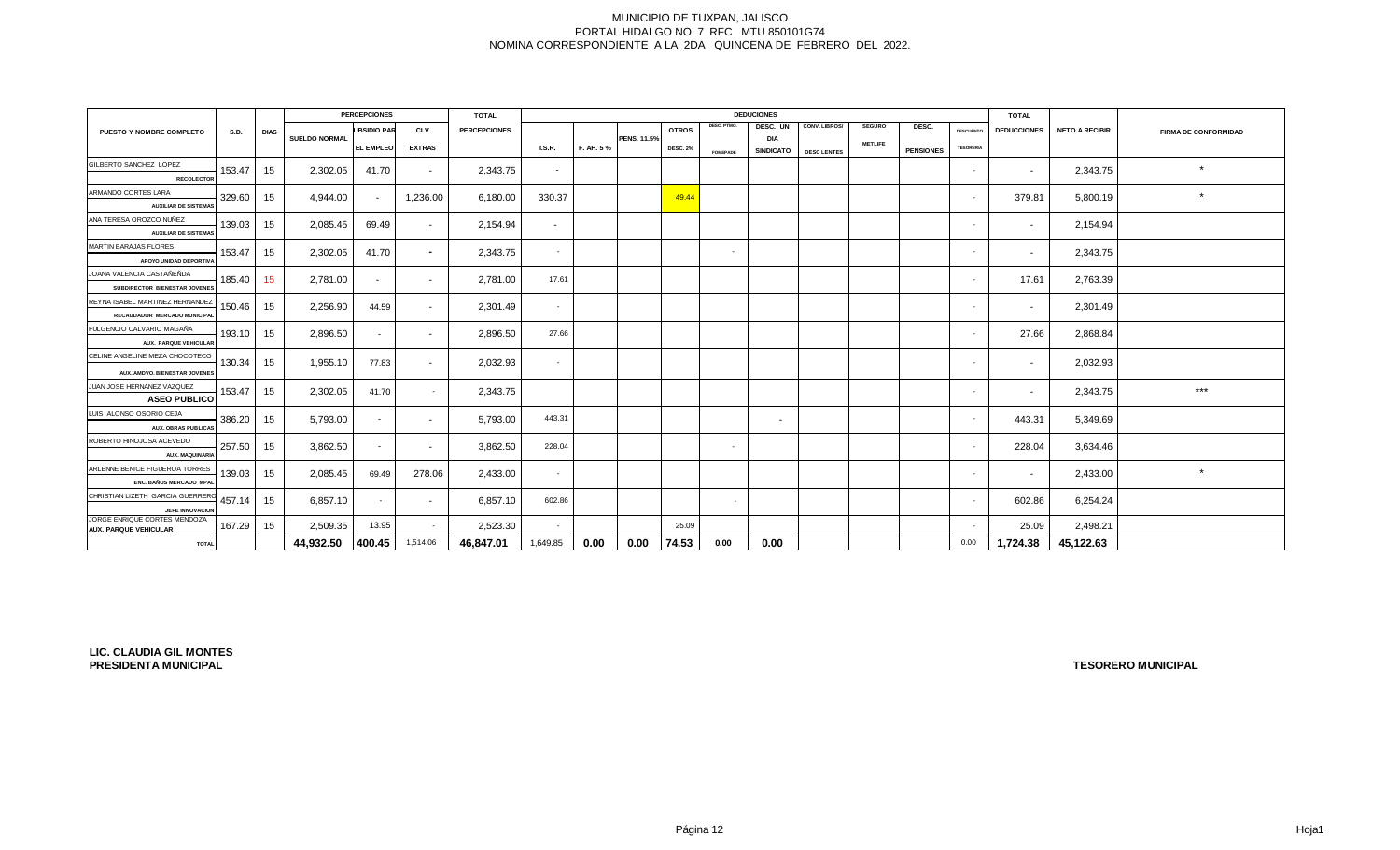|                                                                |             |             |                          | <b>PERCEPCIONES</b><br><b>DEDUCIONES</b><br><b>TOTAL</b> |               |                     |               |           |             | <b>TOTAL</b>    |                 |                  |                    |                |                  |                          |                          |                       |                             |
|----------------------------------------------------------------|-------------|-------------|--------------------------|----------------------------------------------------------|---------------|---------------------|---------------|-----------|-------------|-----------------|-----------------|------------------|--------------------|----------------|------------------|--------------------------|--------------------------|-----------------------|-----------------------------|
| PUESTO Y NOMBRE COMPLETO                                       | <b>S.D.</b> | <b>DIAS</b> |                          | <b>UBSIDIO PAR</b>                                       | <b>CLV</b>    | <b>PERCEPCIONES</b> |               |           |             | <b>OTROS</b>    | DESC. PTMO.     | DESC. UN         | CONV. LIBROS/      | <b>SEGURO</b>  | DESC.            | <b>DESCUENTO</b>         | <b>DEDUCCIONES</b>       | <b>NETO A RECIBIR</b> | <b>FIRMA DE CONFORMIDAD</b> |
|                                                                |             |             | SUELDO NORMAL            | EL EMPLEO                                                | <b>EXTRAS</b> |                     | <b>I.S.R.</b> | F. AH. 5% | PENS. 11.5% | <b>DESC. 1%</b> |                 | <b>DIA</b>       |                    | <b>METLIFE</b> |                  | <b>TESORERIA</b>         |                          |                       |                             |
|                                                                |             |             |                          |                                                          |               |                     |               |           |             |                 | <b>FOMEPADE</b> | <b>SINDICATO</b> | <b>DESC LENTES</b> |                | <b>PENSIONES</b> |                          |                          |                       |                             |
|                                                                | 154.50      | $\mathbf 0$ | $\overline{\phantom{a}}$ |                                                          | $\sim$        | ٠                   |               |           |             |                 |                 |                  |                    |                |                  |                          | $\overline{\phantom{a}}$ | $\sim$                |                             |
| <b>INSPECTOR DE LIMPIEZA</b><br>VITALINA ALCARAZ TORRES        |             |             |                          |                                                          |               |                     |               |           |             |                 |                 |                  |                    |                |                  |                          |                          |                       |                             |
|                                                                | 655.97      | 15          | 9,839.55                 | $\sim$                                                   | $\sim$        | 9,839.55            | 1,112.50      |           |             |                 |                 | $\sim$           |                    |                |                  |                          | 1,112.50                 | 8,727.05              |                             |
| <b>ASESOR DE PRESIDENCIA</b><br><b>ISAURA GARCIA CASTREJON</b> |             |             |                          |                                                          |               |                     |               |           |             |                 |                 |                  |                    |                |                  |                          |                          |                       |                             |
| AUX. SALUD Y BIENESTAR FAM                                     | 190.55      | 15          | 2,858.25                 | $\sim$                                                   | $\sim$        | 2,858.25            | 24.33         |           |             |                 | $\sim$          |                  |                    |                |                  |                          | 24.33                    | 2,833.92              |                             |
| CLEMENTINA CALVARIO GONZALEZ                                   |             |             |                          |                                                          |               |                     |               |           |             |                 |                 |                  |                    |                |                  |                          |                          |                       |                             |
| AUX. VIVERO                                                    | 171.66      | 15          | 2,574.90                 | 9.75                                                     | $\sim$        | 2,584.65            | $\sim$        |           |             |                 |                 |                  |                    |                |                  |                          | $\sim$                   | 2,584.65              |                             |
| ADRIANA CASTELLANOS CASTREJON                                  |             |             | 2,394.75                 | 21.28                                                    |               | 2,416.03            | $\sim$        |           |             |                 |                 |                  |                    |                |                  |                          |                          | 2,416.03              |                             |
| <b>PROMOTOR DEPORTES</b>                                       | 159.65      | 15          |                          |                                                          | $\sim$        |                     |               |           |             |                 |                 |                  |                    |                |                  |                          | $\sim$                   |                       |                             |
| NICOLAS SANCHEZ CAMPOS                                         | 154.48      | 15          | 2,317.20                 | 40.73                                                    | $\sim$        | 2,357.93            | $\sim$        |           |             |                 | $\sim$          |                  |                    |                |                  |                          | $\sim$                   | 2,357.93              | $\star\star\star$           |
| <b>AUX. RASTRO MUNICIPA</b>                                    |             |             |                          |                                                          |               |                     |               |           |             |                 |                 |                  |                    |                |                  |                          |                          |                       |                             |
| <b>EDWIN SILVA CASTILLO</b>                                    | 305.56      | 15          | 4,583.40                 | $\sim$                                                   | $\sim$        | 4,583.40            | 290.79        |           |             |                 |                 |                  |                    |                |                  |                          | 290.79                   | 4,292.61              |                             |
| <b>AUXILIAR SERV MPALES</b>                                    |             |             |                          |                                                          |               |                     |               |           |             |                 |                 |                  |                    |                |                  |                          |                          |                       |                             |
| NORMA ELIZABETH MANRIQUEZ GOM                                  | 164.68      | 15          | 2,470.20                 | 16.45                                                    | $\sim$        | 2,486.65            | $\sim$        |           |             | 24.70           |                 |                  |                    |                |                  | ٠                        | 24.70                    | 2,461.95              |                             |
| <b>AUX. RECEPCION</b>                                          |             |             |                          |                                                          |               |                     |               |           |             |                 |                 |                  |                    |                |                  |                          |                          |                       |                             |
| ALMA CELINA CORTES FLORES                                      | 144.20      | 15          | 2,163.00                 | 64.53                                                    | $\sim$        | 2,227.53            | $\sim$        |           | $\sim$      |                 | $\sim$          |                  |                    |                |                  |                          | $\sim$                   | 2,227.53              |                             |
| AUX. TECNICO OBRAS PUBLICAS                                    |             |             |                          |                                                          |               |                     |               |           |             |                 |                 |                  |                    |                |                  |                          |                          |                       |                             |
| ISIS CAROLINA HERNADEZ CARDENAS                                | 457.14      | 15          | 6,857.10                 | $\sim$                                                   | $\sim$        | 6,857.10            | 602.86        |           |             |                 |                 |                  |                    |                |                  |                          | 602.86                   | 6,254.24              |                             |
| JEFE DPTO. MECADO MUNICIPA<br>ALEJANDRO MARTINEZ MARTINEZ      |             |             |                          |                                                          |               |                     |               |           |             |                 |                 |                  |                    |                |                  |                          |                          |                       |                             |
| OFICIAL ALBAÑIL OBRAS PUBLICAS                                 | 313.30      | 15          | 4,699.50                 | $\sim$                                                   | $\sim$        | 4,699.50            | 300.90        |           | $\sim$      |                 |                 | $\sim$           |                    |                |                  |                          | 300.90                   | 4,398.60              |                             |
| J. CRUZ GONZALEZ GOMEZ                                         |             |             |                          |                                                          |               |                     |               |           |             |                 |                 |                  |                    |                |                  |                          |                          |                       |                             |
| RECAUDADOR MERCADO MPAL                                        | 160.80      | 15          | 2,412.00                 | 20.18                                                    | $\sim$        | 2,432.18            | $\sim$        |           |             |                 |                 |                  |                    |                |                  |                          | $\sim$                   | 2,432.18              |                             |
| CESAR RENE GARCIA BARAJAS                                      |             |             |                          |                                                          |               |                     |               |           |             |                 |                 |                  |                    |                |                  |                          |                          |                       |                             |
| <b>INSPECTOR FISCA</b>                                         | 259.94      | 15          | 3,899.10                 | $\sim$                                                   | $\sim$        | 3,899.10            | 231.23        |           |             |                 |                 |                  |                    |                |                  |                          | 231.23                   | 3,667.87              |                             |
| TRANQUILINO FLORIAN CRUZ                                       | 70.43       | 15          | 1,056.45                 | 147.37                                                   | $\sim$        | 1,203.82            | $\sim$        |           |             |                 |                 |                  |                    |                |                  |                          | $\blacksquare$           | 1,203.82              |                             |
| OFICIAL DE REG. CIVIL DELEG. PLATANAR                          |             |             |                          |                                                          |               |                     |               |           |             |                 |                 |                  |                    |                |                  |                          |                          |                       |                             |
| ELSA ALVAREZ GONZALEZ                                          | 137.32      | 15          | 2,059.80                 | 71.13                                                    | $\sim$        | 2,130.93            | $\sim$        |           |             |                 |                 |                  |                    |                |                  |                          | $\sim$                   | 2,130.93              |                             |
| ASISTENTE DEL CONSULTORIO MEDICO                               |             |             |                          |                                                          |               |                     |               |           |             |                 |                 |                  |                    |                |                  |                          |                          |                       |                             |
| MARIA ELENA DIAZ AMBRIZ                                        | 156.40      | 15          | 2,346.00                 | 24.40                                                    | $\sim$        | 2,370.40            | $\sim$        |           |             |                 |                 |                  |                    |                |                  | $\overline{\phantom{a}}$ | $\sim$                   | 2,370.40              |                             |
| AUX. CDO                                                       |             |             |                          |                                                          |               |                     |               |           |             |                 |                 |                  |                    |                |                  |                          |                          |                       |                             |
| <b>TOTAL</b>                                                   |             |             | 52,531.20                | 415.82                                                   | 0.00          | 52.947.02           | 2,562.61      | 0.00      | 0.00        | 24.70           | 0.00            | 0.00             |                    |                |                  | 0.00                     | 2,587.31                 | 50,359.71             |                             |

**LIC. CLAUDIA GIL MONTES PRESIDENTA MUNICIPAL**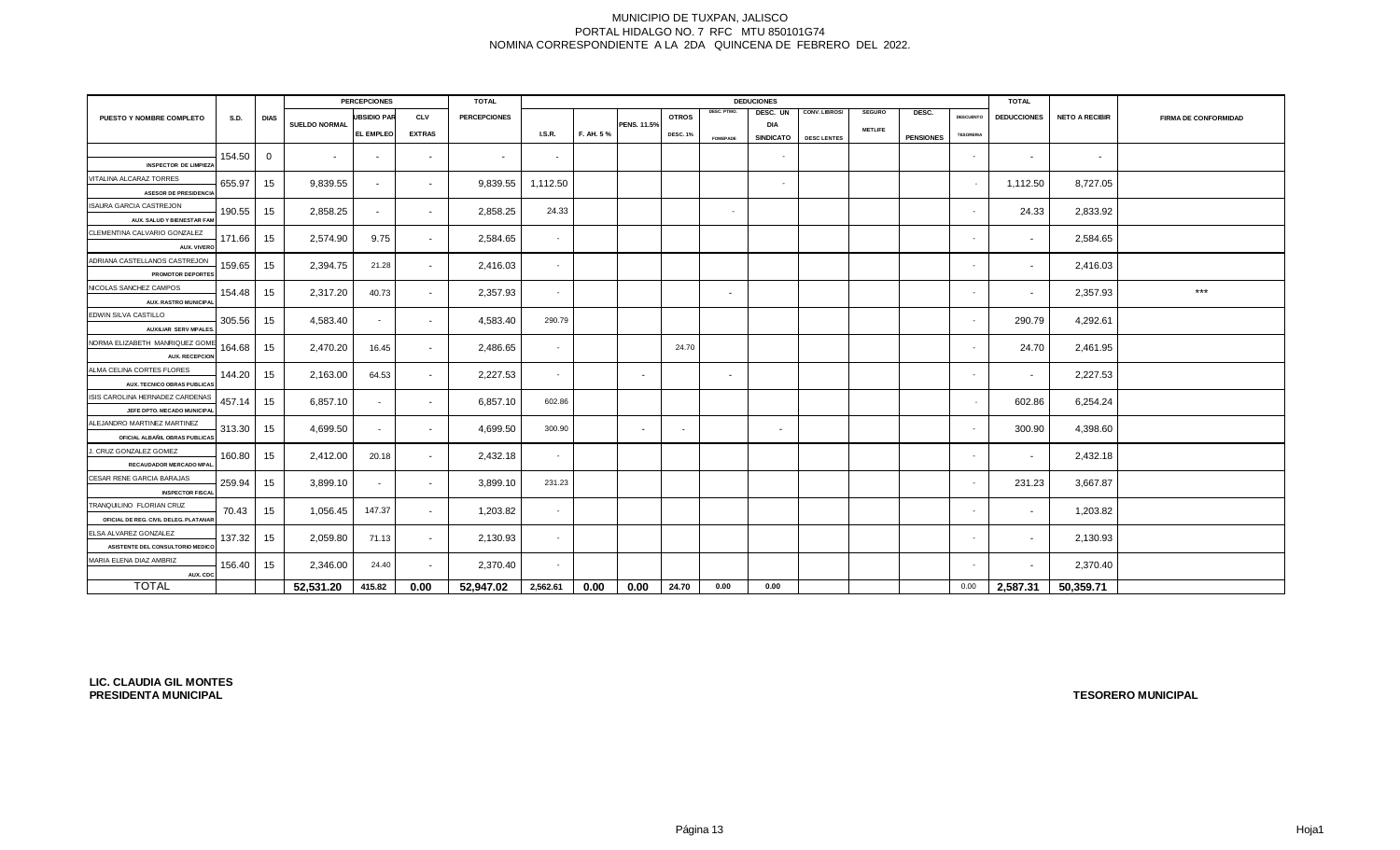|                                                      | <b>PERCEPCIONES</b><br><b>DEDUCIONES</b><br>TOTAL |             |                      |                    |               |                     |          |           |                 | <b>TOTAL</b>    |                 |                          |                    |                |                  |                  |                    |                       |                             |
|------------------------------------------------------|---------------------------------------------------|-------------|----------------------|--------------------|---------------|---------------------|----------|-----------|-----------------|-----------------|-----------------|--------------------------|--------------------|----------------|------------------|------------------|--------------------|-----------------------|-----------------------------|
| PUESTO Y NOMBRE COMPLETO                             | <b>S.D.</b>                                       | <b>DIAS</b> |                      | <b>UBSIDIO PAR</b> | <b>CLV</b>    | <b>PERCEPCIONES</b> |          |           |                 | <b>OTROS</b>    | DESC. PTMO.     | DESC. UN                 | CONV. LIBROS/      | <b>SEGURO</b>  | DESC.            | <b>DESCUENTO</b> | <b>DEDUCCIONES</b> | <b>NETO A RECIBIR</b> | <b>FIRMA DE CONFORMIDAD</b> |
|                                                      |                                                   |             | <b>SUELDO NORMAL</b> | <b>EL EMPLEO</b>   | <b>EXTRAS</b> |                     | LS.R.    | F. AH. 5% | PENS. 11.5%     | <b>DESC. 2%</b> |                 | DIA<br><b>SINDICATO</b>  |                    | <b>METLIFE</b> | <b>PENSIONES</b> | <b>TESORERIA</b> |                    |                       |                             |
| HECTOR GERMAN VELARDE LLAMAS                         |                                                   |             |                      |                    |               |                     |          |           |                 |                 | <b>FOMEPADE</b> |                          | <b>DESC LENTES</b> |                |                  |                  |                    |                       |                             |
| AUX. DE DIRECCION JURIDICA                           | 655.97                                            | 15          | 9,839.55             | $\sim$             | 491.98        | 10,331.53           | 1,112.50 |           | 1,131.55        |                 |                 | $\sim$                   |                    |                |                  | $\sim$           | 2,244.05           | 8,087.48              | $\star$                     |
| CESAR GABRIEL VELARDE LLAMAS                         |                                                   |             |                      |                    |               |                     |          |           |                 |                 |                 |                          |                    |                |                  |                  |                    |                       |                             |
| <b>AUX. APREMIOS</b>                                 | 570.93                                            | 15          | 8,563.95             | $\sim$             | $\sim$        | 8,563.95            | 894.53   | 513.84    | 984.85          | 85.64           |                 | $\sim$                   |                    |                |                  | $\sim$           | 2,478.86           | 6,085.09              |                             |
| IGNACIO MELCHOR ALCARAZ                              | 206.00                                            | 15          | 3,090.00             | $\sim$             | $\sim$        | 3,090.00            | 60.72    |           |                 |                 |                 | $\sim$                   |                    |                |                  | $\sim$           | 60.72              | 3,029.28              |                             |
| AUX. VIVERO                                          |                                                   |             |                      |                    |               |                     |          |           |                 |                 |                 |                          |                    |                |                  |                  |                    |                       |                             |
| EUSTOLIO SANCHEZ CARDENAS                            | 123.60                                            | 15          | 1,854.00             | 84.31              | 216.30        | 2,154.61            | $\sim$   |           |                 |                 |                 | $\sim$                   |                    |                |                  | $\sim$           | $\sim$             | 2,154.61              | $\star$                     |
| <b>JARDINERO</b>                                     |                                                   |             |                      |                    |               |                     |          |           |                 |                 |                 |                          |                    |                |                  |                  |                    |                       |                             |
| RAMIRO ORTIZ ROSALES                                 | 169.95                                            | 15          | 2,549.25             | 11.39              | $\sim$        | 2,560.64            | $\sim$   |           |                 |                 |                 | $\sim$                   |                    |                |                  | $\sim$           | $\sim$             | 2,560.64              |                             |
| <b>VELADOR</b>                                       |                                                   |             |                      |                    |               |                     |          |           |                 |                 |                 |                          |                    |                |                  |                  |                    |                       |                             |
| ANTONIO MEZA MARTINEZ                                | 153.47                                            | 15          | 2,302.05             | 41.70              | $\sim$        | 2,343.75            | $\sim$   |           |                 |                 |                 | $\sim$                   |                    |                |                  |                  |                    | 2,343.75              |                             |
| AUX. CASA DE LA CULTURA<br>ANDRIK ROBERTO RUIZ ROLON |                                                   |             |                      |                    |               |                     |          |           |                 |                 |                 |                          |                    |                |                  |                  |                    |                       |                             |
| <b>INSPECTOR DE SERVICIOS PUBLICOS MPALES</b>        | 308.97                                            | 15          | 4,634.55             | $\sim$             | $\sim$        | 4,634.55            | 295.24   |           |                 |                 | $\sim$          | $\sim$                   | $\sim$             |                |                  | $\sim$           | 295.24             | 4,339.31              |                             |
| LEONARDO ADONAY GUERRERO PUEN                        |                                                   |             |                      |                    |               |                     |          |           |                 |                 |                 |                          |                    |                |                  |                  |                    |                       |                             |
| ORGANO DE CONTROL INTERNO                            | 308.97                                            | 15          | 4,634.55             | $\sim$             | $\sim$        | 4,634.55            | 295.24   |           |                 |                 |                 | $\sim$                   |                    |                |                  |                  | 295.24             | 4,339.31              |                             |
| FRANCISCO JAVIER HERNANDEZ VAZQ                      | 164.80                                            | 15          | 2,472.00             | 16.34              | $\sim$        | 2,488.34            | $\sim$   |           |                 |                 | $\sim$          | $\sim$                   |                    |                |                  | ۰.               | $\sim$             | 2,488.34              |                             |
| <b>INSPECTOR DE LIMPIEZA</b>                         |                                                   |             |                      |                    |               |                     |          |           |                 |                 |                 |                          |                    |                |                  |                  |                    |                       |                             |
| IGNACIO ISABELES GOMEZ                               | 200.85                                            | 15          | 3,012.75             | $\sim$             | $\sim$        | 3,012.75            | 37.78    |           |                 |                 |                 | $\sim$                   |                    |                |                  | $\sim$           | 37.78              | 2,974.97              |                             |
| <b>AUX. COM. SOCIAL</b>                              |                                                   |             |                      |                    |               |                     |          |           |                 |                 |                 |                          |                    |                |                  |                  |                    |                       |                             |
| <b>ELVA CRISTINA VARGAS MARTINEZ</b>                 | 231.72                                            | 15          | 3,475.80             | $\sim$             | 3,280.00      | 6,755.80            | 94.30    |           |                 | 34.76           |                 | $\overline{\phantom{a}}$ |                    |                |                  |                  | 129.06             | 6,626.74              |                             |
| <b>SECRETARIA PARTICULAR</b>                         |                                                   |             |                      |                    |               |                     |          |           |                 |                 |                 |                          |                    |                |                  |                  |                    |                       |                             |
| MIGUEL ANGEL MEJIA MANRIQUEZ                         | 270.33                                            | 15          | 4,054.95             | $\sim$             | $\sim$        | 4,054.95            | 244.79   |           |                 |                 |                 | $\sim$                   |                    |                |                  |                  | 244.79             | 3,810.16              |                             |
| AUX. CASA DE LA CULTURA<br>ANA ELSA LIZARDI FLORES   |                                                   |             |                      |                    |               |                     |          |           |                 |                 |                 |                          |                    |                |                  |                  |                    |                       |                             |
| <b>AUX. PLANEACION</b>                               | 156.91                                            | 15          | 2,353.65             | 23.91              | $\sim$        | 2,377.56            | $\sim$   |           |                 | 23.54           |                 | $\sim$                   |                    |                |                  | $\sim$           | 23.54              | 2,354.02              |                             |
| NADIA LIZBETH FIGUEROA TORRES                        |                                                   |             |                      |                    |               |                     |          |           |                 |                 |                 |                          |                    |                |                  |                  |                    |                       |                             |
| <b>SECRETARIA CEMENTERIOS</b>                        | 110.07                                            | 15          | 1,651.05             | 109.21             | $\sim$        | 1,760.26            | $\sim$   |           |                 |                 |                 | $\sim$                   |                    |                |                  | $\sim$           | $\sim$             | 1,760.26              |                             |
| MARIA XOCHITL BOJADO VENEGAS                         |                                                   |             |                      |                    |               |                     |          |           |                 |                 |                 |                          |                    |                |                  |                  |                    |                       |                             |
| <b>ASISTENTE JURIDICO</b>                            | 193.10                                            | 15          | 2,896.50             | $\sim$             | $\sim$        | 2,896.50            | 27.66    |           |                 | 28.97           |                 | $\sim$                   |                    |                |                  | $\sim$           | 56.63              | 2,839.88              |                             |
|                                                      |                                                   |             | 57,384.60            | 286.86             | 3,988.28      | 61,659.74           | 3,062.76 |           | 513.84 2,116.40 | 172.90          | $\sim$          | $\sim$                   | $\sim 10^{-11}$    |                | $\sim$           | $\sim$ $-$       | 5,865.90           | 55,793.84             |                             |

| 547,943.52 | 2.800.11 | 18.551.01 | 569,294.64 | 28,878.59 | 7.209.68 | 14,950.09 | 1,758.57 | $\sim$ | $\sim$             | 593.73   | 12,588.49 | 65.979.15     | 503,315.49 |
|------------|----------|-----------|------------|-----------|----------|-----------|----------|--------|--------------------|----------|-----------|---------------|------------|
|            |          |           |            |           |          |           | 1%       |        |                    | 6%       |           | UN DIA        |            |
|            |          |           |            |           |          | Martha    | 776.97   |        | <b>JOSE MANUEL</b> | 4.248.59 |           |               |            |
|            |          |           |            |           |          | ROXAN/    | 807.05   |        | <b>BRENDA</b>      | 2.961.08 |           | <b>PATY</b>   |            |
|            |          |           |            |           |          |           |          |        |                    | 7.209.68 |           | <b>MARTHA</b> |            |

NVO. SIND 239.97

**LIC. CLAUDIA GIL MONTES PRESIDENTA MUNICIPAL**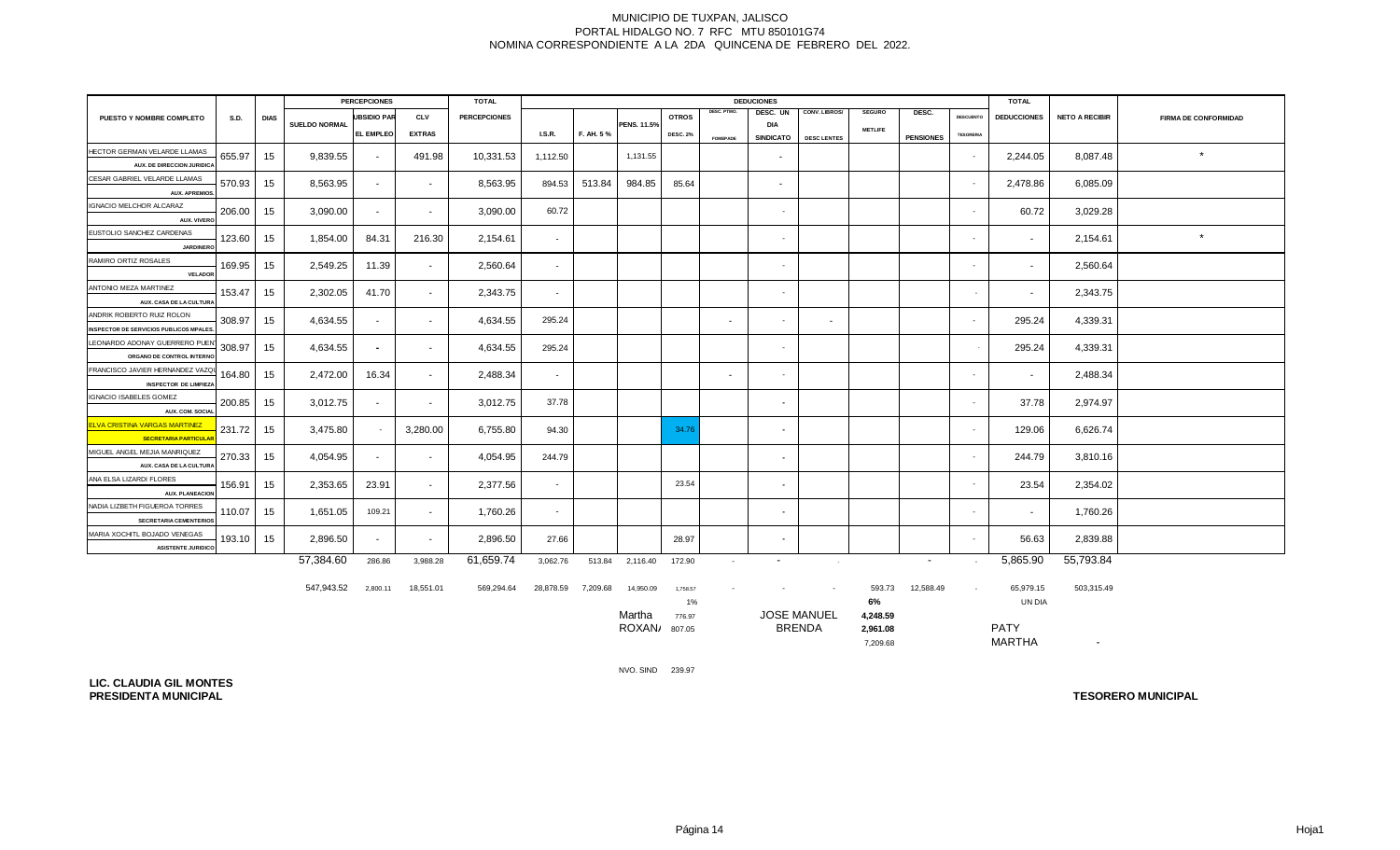|                                                                       |             |             | <b>PERCEPCIONES</b>  |                    |                          | <b>TOTAL</b>        |                    |           |                |                          |                 | <b>DEDUCIONES</b>        |                    |                          |                          |                          | <b>TOTAL</b>       |                       |                             |
|-----------------------------------------------------------------------|-------------|-------------|----------------------|--------------------|--------------------------|---------------------|--------------------|-----------|----------------|--------------------------|-----------------|--------------------------|--------------------|--------------------------|--------------------------|--------------------------|--------------------|-----------------------|-----------------------------|
| PUESTO Y NOMBRE COMPLETO                                              | <b>S.D.</b> | <b>DIAS</b> |                      | <b>UBSIDIO PAR</b> | <b>CLV</b>               | <b>PERCEPCIONES</b> |                    |           |                | <b>OTROS</b>             | DESC. PTMO.     | DESC. UN                 | CONV. LIBROS/      | <b>SEGURO</b>            | DESC.                    | <b>DESCUENTO</b>         | <b>DEDUCCIONES</b> | <b>NETO A RECIBIR</b> | <b>FIRMA DE CONFORMIDAD</b> |
|                                                                       |             |             | <b>SUELDO NORMAL</b> | <b>EL EMPLEO</b>   | <b>EXTRAS</b>            |                     | LS.R.              | F. AH. 5% | PENS. 11.5%    | <b>DESC. 2%</b>          | <b>FOMEPADE</b> | DIA<br><b>SINDICATO</b>  | <b>DESC LENTES</b> | <b>METLIFE</b>           | <b>PENSIONES</b>         | <b>TESORERIA</b>         |                    |                       |                             |
| ALONSO PULIDO DIAZ<br>JEFE PROMOCION ECONOMIC                         | 457.14      | 15          | 6,857.10             | $\sim$             | $\sim$                   | 6,857.10            | 602.86             |           |                |                          |                 | $\sim$                   |                    |                          |                          | $\sim$                   | 602.86             | 6,254.24              |                             |
| EVERARDO SANTANA AGUILAR<br><b>ASESOR DE PRESIDENCIA</b>              | 457.14      | 15          | 6,857.10             | $\sim$             | $\overline{\phantom{a}}$ | 6,857.10            | 602.86             |           |                |                          |                 | $\sim$                   |                    |                          |                          |                          | 602.86             | 6,254.24              | $\star$                     |
| EDGAR ALEJANDRO PALAFOX RIVERA<br>JEFE OID                            | 457.14      | 15          | 6,857.10             | $\sim$             | $\sim$                   | 6,857.10            | 602.86             | $\sim$    | $\overline{a}$ | $\overline{\phantom{a}}$ |                 | $\sim$                   |                    |                          | $\sim$                   | $\sim$                   | 602.86             | 6,254.24              |                             |
| MARIO ORLANDO TRUJILLO HERNAND                                        | 457.14      | 15          | 6,857.10             | $\sim$             | $\sim$                   | 6,857.10            | 602.86             |           |                | $\sim$                   |                 | $\overline{\phantom{a}}$ |                    |                          | $\overline{\phantom{a}}$ | $\overline{\phantom{a}}$ | 602.86             | 6,254.24              |                             |
| JEFE DE ENLACE CIUDADANO<br>ROBERTO RAMON GONZALEZ MURGU              | 375.95      | 15          | 5,639.25             | $\sim$             | $\overline{\phantom{a}}$ | 5,639.25            | 421.27             | $\sim$    |                | $\sim$                   |                 | $\sim$                   |                    |                          | $\overline{\phantom{a}}$ |                          | 421.27             | 5,217.98              | $\star$                     |
| OPERADO<br>KARLA YESENIA GALVAN AGUILAR                               | 190.55      | 15          | 2,858.25             | $\sim$             | $\sim$                   | 2,858.25            | 24.33              | $\sim$    |                | $\sim$                   |                 | $\sim$                   |                    |                          | $\blacksquare$           | $\sim$                   | 24.33              | 2,833.92              |                             |
| SECRETARIA INTEGRACION DELEO<br>YESICA ADILENE MEIIA MORFIN           | 457.14      | 15          | 6,857.10             | $\sim$             | $\overline{\phantom{a}}$ | 6,857.10            | 602.86             |           |                | $\overline{\phantom{a}}$ |                 | $\sim$                   |                    |                          | $\overline{\phantom{a}}$ |                          | 602.86             | 6,254.24              | $***$                       |
| JEFE DE INGRESOS Y SERVICIOS COACTIVOS<br>ALDO SAMAEL MACHUCA VAZQUEZ | 53.47       | 15          | 2,302.05             | 41.70              | $\overline{\phantom{a}}$ | 2,343.75            | $\sim$             |           |                | $\overline{\phantom{a}}$ |                 | $\sim$                   |                    |                          | $\overline{\phantom{a}}$ | $\sim$                   | $\sim$             | 2,343.75              | $***$                       |
| <b>AUX. BINESTAR SOCIA</b><br>MA. MERCEDES GONZALEZ VAZQUEZ           | 170.70      | 15          | 2,560.50             | 10.67              |                          | 2,571.17            |                    |           |                |                          |                 |                          |                    |                          |                          |                          |                    | 2,571.17              |                             |
| ENCARGADA DE EQ. DE BOMBEO<br>ERNESTO RAMIREZ CHOCOTECO               | 233.81      | 15          | 3,507.15             |                    |                          | 3,507.15            | 97.03              |           |                |                          |                 |                          |                    |                          |                          |                          | 97.03              | 3,410.12              |                             |
| <b>CHOFER PARQUES Y JARDINES</b><br>KARLA AZUCENA RADILLA CHOCOTEC    |             |             |                      |                    |                          |                     |                    |           |                |                          |                 |                          |                    |                          |                          |                          |                    |                       |                             |
| JEFE DE APREMIO<br>LIZBETH NAYELI MORAN FABIAN                        | 457.14      | 15          | 6,857.10             |                    |                          | 6,857.10            | 602.86             |           |                |                          |                 |                          |                    |                          |                          |                          | 602.86             | 6,254.24              |                             |
| <b>AUX. COM SOCIA</b>                                                 | 200.85      | 15          | 3,012.75             |                    |                          | 3,012.75            | 37.78              |           |                |                          |                 |                          |                    |                          |                          |                          | 37.78              | 2,974.97              |                             |
| BENJAMIN CORTES LUIS JUAN<br>AUX. COM SOCIA                           | 200.85      | 15          | 3,012.75             |                    |                          | 3,012.75            | 37.78              |           |                |                          |                 |                          |                    |                          |                          |                          | 37.78              | 2,974.97              |                             |
| JUAN CARLOS MARTINEZ MARTINEZ<br>AUX. CASA DE LA CULTURA (MURALISTA   | 184.63      | 15          | 2,769.45             |                    |                          | 2,769.45            | 16.60              |           |                |                          |                 |                          |                    |                          |                          |                          | 16.60              | 2,752.85              |                             |
| TEOFILO DE LA CRUZ MORAN<br><b>ASESOR DE PRESIDENCIA</b>              | 457.14      | 15          | 6,857.10             |                    |                          | 6,857.10            | 602.86             |           |                |                          |                 |                          |                    |                          |                          |                          | 602.86             | 6,254.24              | $\star$                     |
| JOSE DE JESUS GONZALEZ MURGUIA<br>AUX. COM SOCIA                      | 200.85      | 15          | 3,012.75             |                    |                          | 3,012.75            | 37.78              |           |                |                          |                 |                          |                    |                          |                          |                          | 37.78              | 2,974.97              |                             |
| MARIA GUADALUPE RAMIREZ UREÑA<br><b>AUX. INTENDENTE</b>               | 139.03      | 15          | 2,085.45             | 69.49              |                          | 2,154.94            |                    |           |                |                          |                 |                          |                    |                          |                          |                          |                    | 2,154.94              |                             |
| HECTOR CAMPOS GONZALEZ<br><b>AUXILIAR EDUCACION</b>                   | 218.06      | 15          | 3,270.90             | $\sim$             | $\sim$                   | 3,270.90            | 76.47              |           | 376.15         | 32.71                    |                 | $\overline{\phantom{a}}$ |                    |                          | 1,527.00                 | $\sim$                   | 2,012.33           | 1,258.57              |                             |
| JOSE LUIS HERNANDEZ BUENO<br><b>AUXILIAR EDUCACION</b>                | 218.06      | 15          | 3,270.90             | $\sim$             | $\sim$                   | 3,270.90            | 76.47              |           | 376.15         | 32.71                    |                 | $\sim$                   |                    |                          | 1,309.00                 | $\sim$                   | 1,794.33           | 1,476.57              |                             |
|                                                                       |             |             | 85,301.85            | 121.86             | $\sim$                   | 85,423.71           | 5,045.53           | $\sim$    | 752.31         | 65.42                    | $\sim$          | $\blacksquare$           | $\blacksquare$     | $\overline{\phantom{a}}$ | 2,836.00                 | $\overline{\phantom{a}}$ | 8,699.26           | 76,724.46             |                             |
| <b>TOTAL</b>                                                          |             |             | 633,245.37           | 2,921.97           | 18,551.01                | 654,718.35          | 33,924.12 7,209.68 |           | 15,702.40      | 1,823.99                 |                 |                          |                    | 593.73                   | 15,424.49                |                          | 74,678.40          | 580,039.95            |                             |

LIC. CLAUDIA GIL MONTES

0